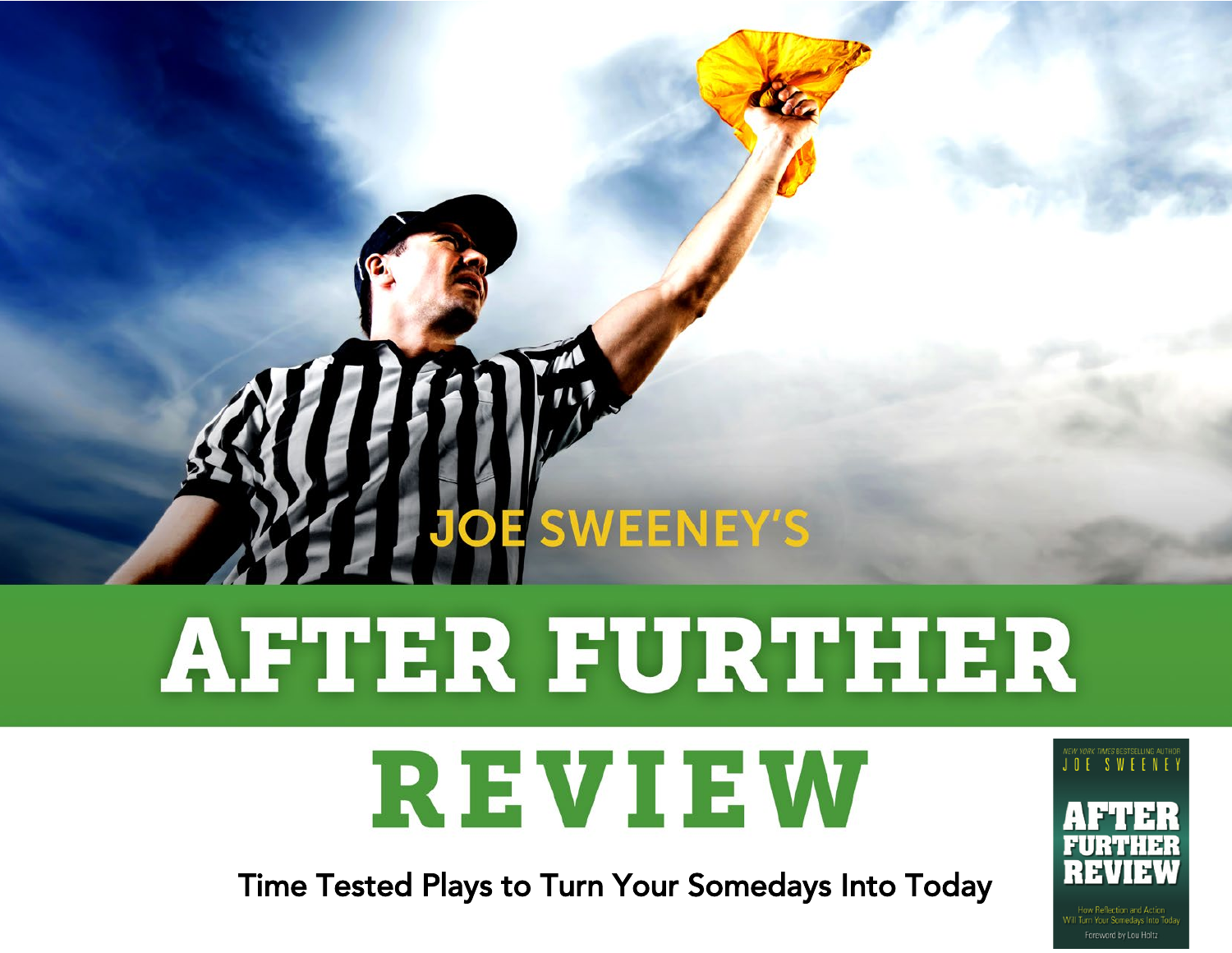# Chapter 1 Instant Replay

Stop the Game—The Value of Reflection

Keep these thoughts in mind as you consider making some major changes:

• "We do not learn from experience, we learn from reflecting on experience."

–John Dewey

- Learning from experiences can be more effective if paired with reflection—that is, being intentional about pausing and reviewing the key lessons taught by experience.
- Reflecting on what has been learned makes experience more productive.
- Reflection builds confidence in an individual's ability to achieve goals, which in turn translates into higher learning and productivity.
- Taking the time to reflect on what's going on in your life will show you both the barriers to the fulfillment you desire as well as the strategies for overcoming those barriers.
- Your problems will not all disappear when you begin reflecting, but you will see things about yourself you can't possibly notice when you're mired in the messy trenches of everyday life.
- Just seeing isn't enough. The officials look at the film and see what really happened on the field, but then they have to do something about it. Effective reflection always leads to action.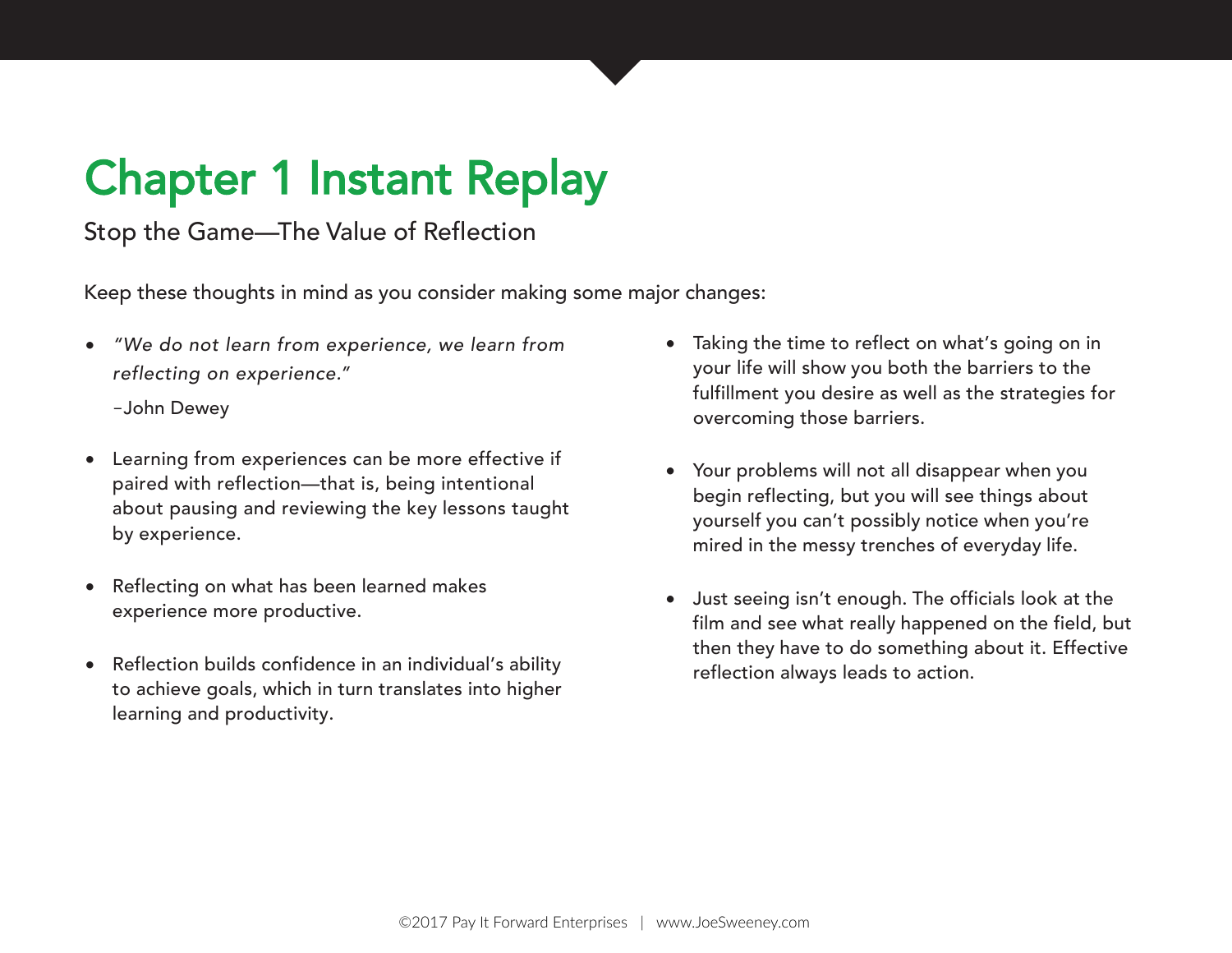- Reflection creates detachment, which is incredibly freeing. What are you attached to? Things like status (the car you drive, the club you belong to), power (title, position, job), or conformity (fitting into a particular label)?
- Imagine what you might do, where you might go, who you might inspire if you felt completely detached from the stuff in your life that's holding you back.
- Set aside some time on your calendar when you will deliberately find a quiet place with few distractions. Give yourself at least thirty minutes—an hour would be better. When the appointed time arrives, grab a notebook or tablet and sit quietly, clearing your mind.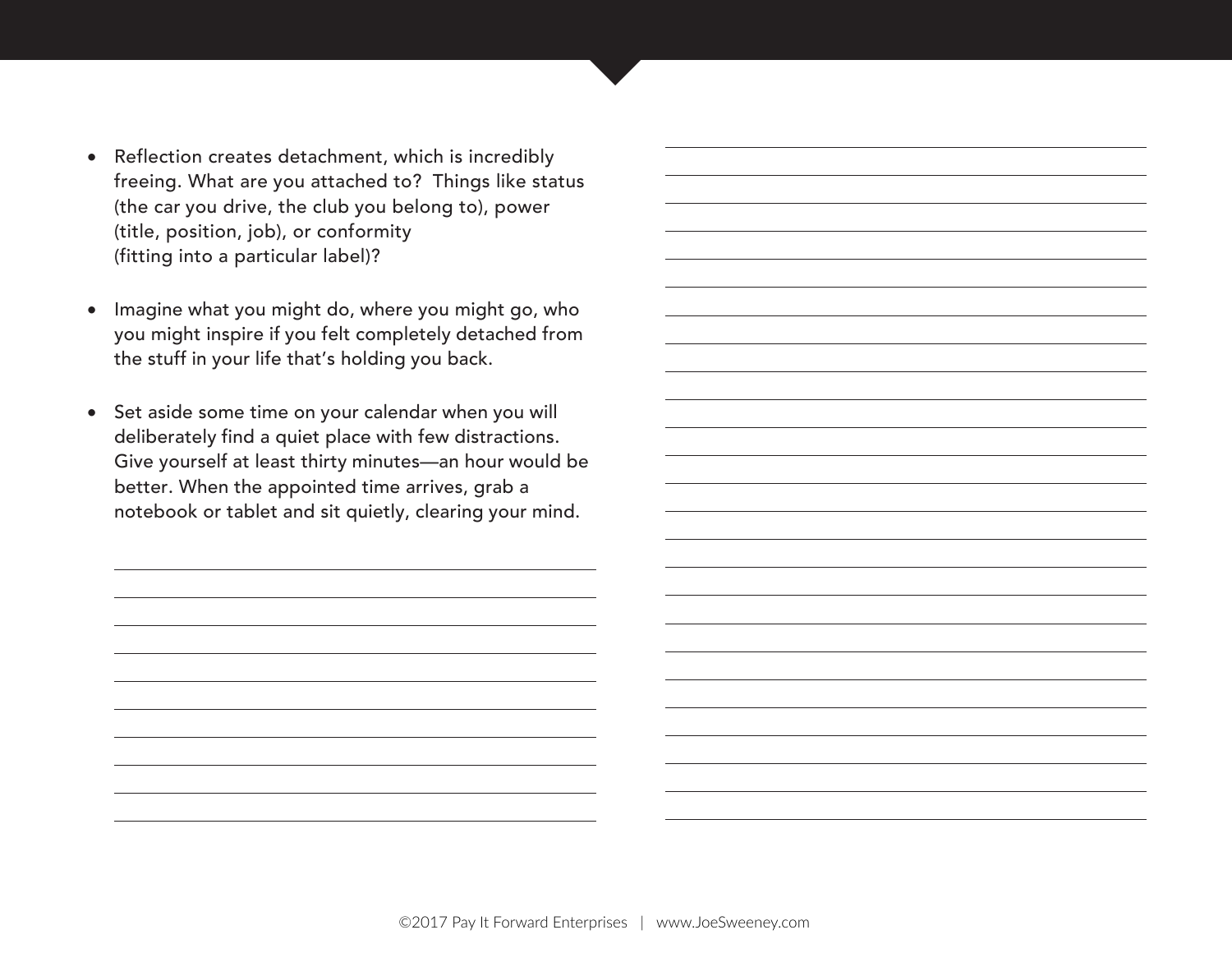- 1. Approximately how much time do you spend in a week reflecting on your life?
- 4. What are some calls you missed—mistakes you've made and what do you think led to those missed calls?

2. Identify three places where you can be alone, get energized, and not be interrupted. (a park, private study, church, bookstore, gym, etc.)

5. Does the idea of spending one hour alone without an agenda excite you, scare you, or seem ridiculous to you? Explain.

3. Outside of your career, what would you like to accomplish?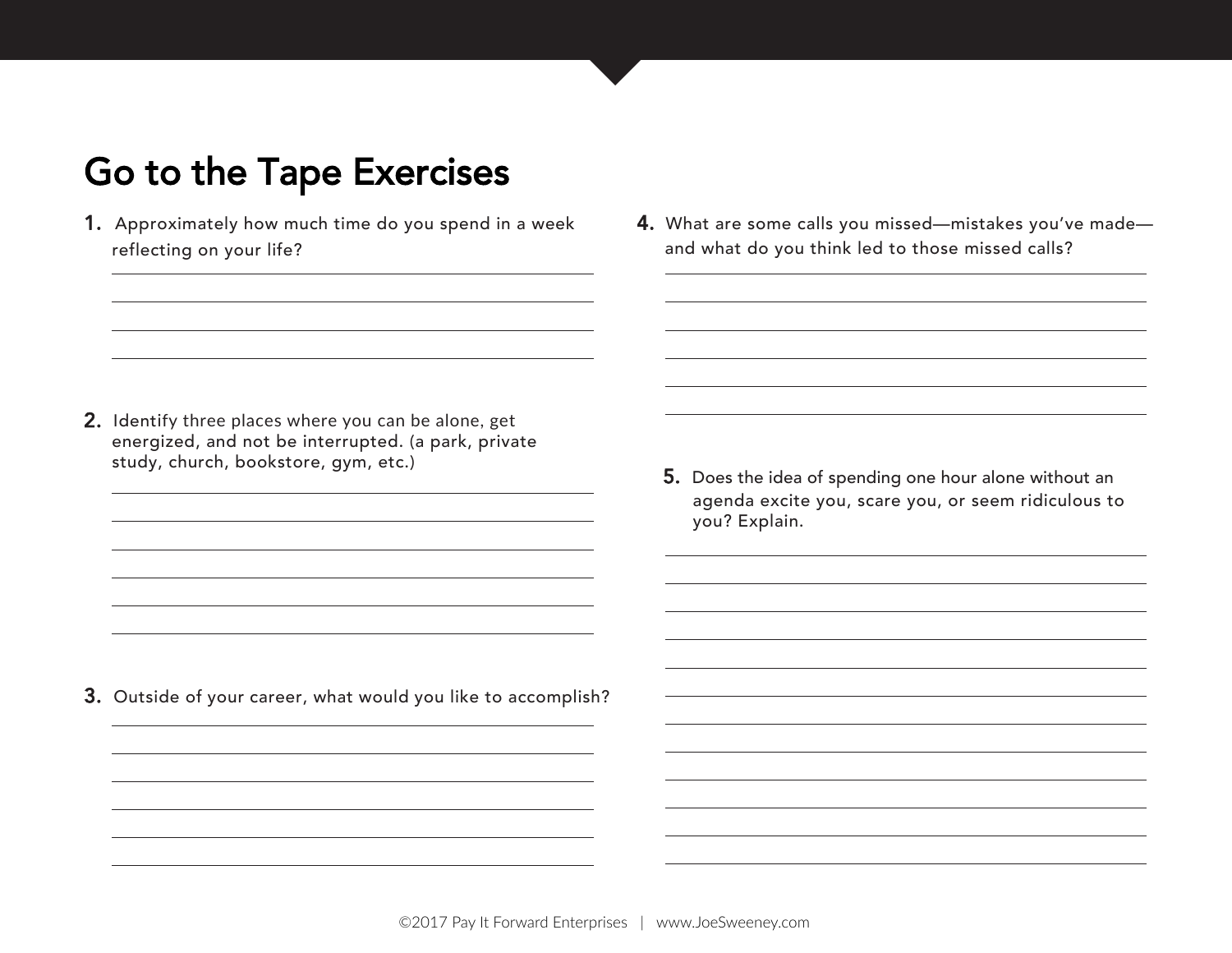#### Action Plan #1

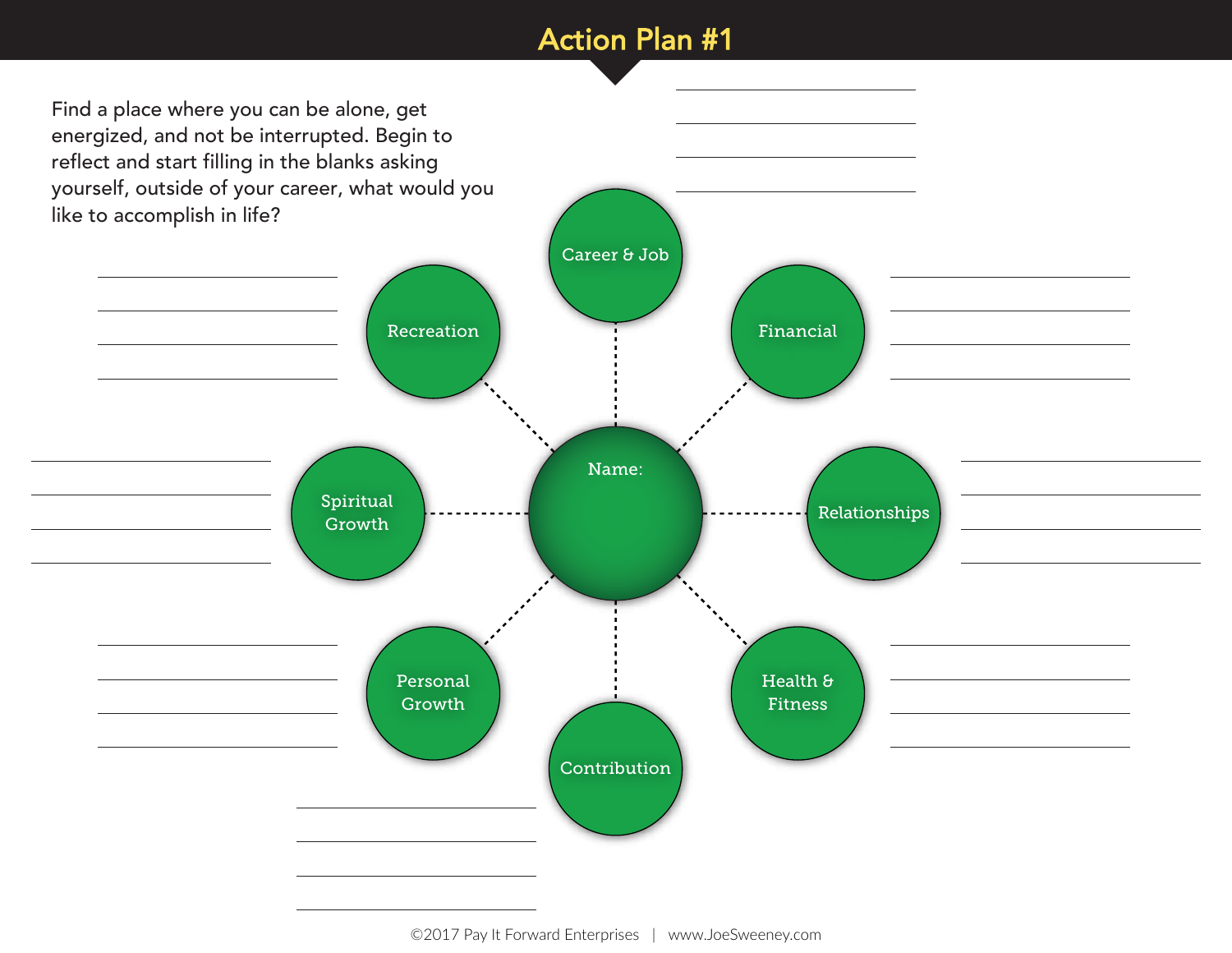# Chapter 2 Instant Replay

#### Transform Your Life

Keep these thoughts in mind as you consider making some major changes:

- Acknowledge the nagging feeling that the life you always thought you wanted isn't quite delivering what you expected.
- Do you buy into the idea that if you just got that

(fill in the blank), you'd finally be happy?

- Instead of feeling fulfilled or at peace, do you occasionally wrestle with a smoldering discontent?
- Start taking some time to focus on things that really matter to you. Looking inside as much as outside. It doesn't happen overnight, but eventually you begin to "get it." We are all still learning, but after further review of life, we begin to see what was really going on and begin to reverse the calls we once thought were right.
- Look for a place where you could attend a silent retreat to get away and slow down, reflect, and allow yourself to see life more clearly than ever before.
- Commit to transforming the smoldering discontent into positive energy that gives your life more meaning and clarity.
- To have a clearer sense of purpose, focus less on your needs and find greater joy in helping others.
- Describe the best moment of your day, week or month. Now reflect on it for a few minutes. Look at that moment from every angle. Replay it from someone else's perspective. After further review, what really happened?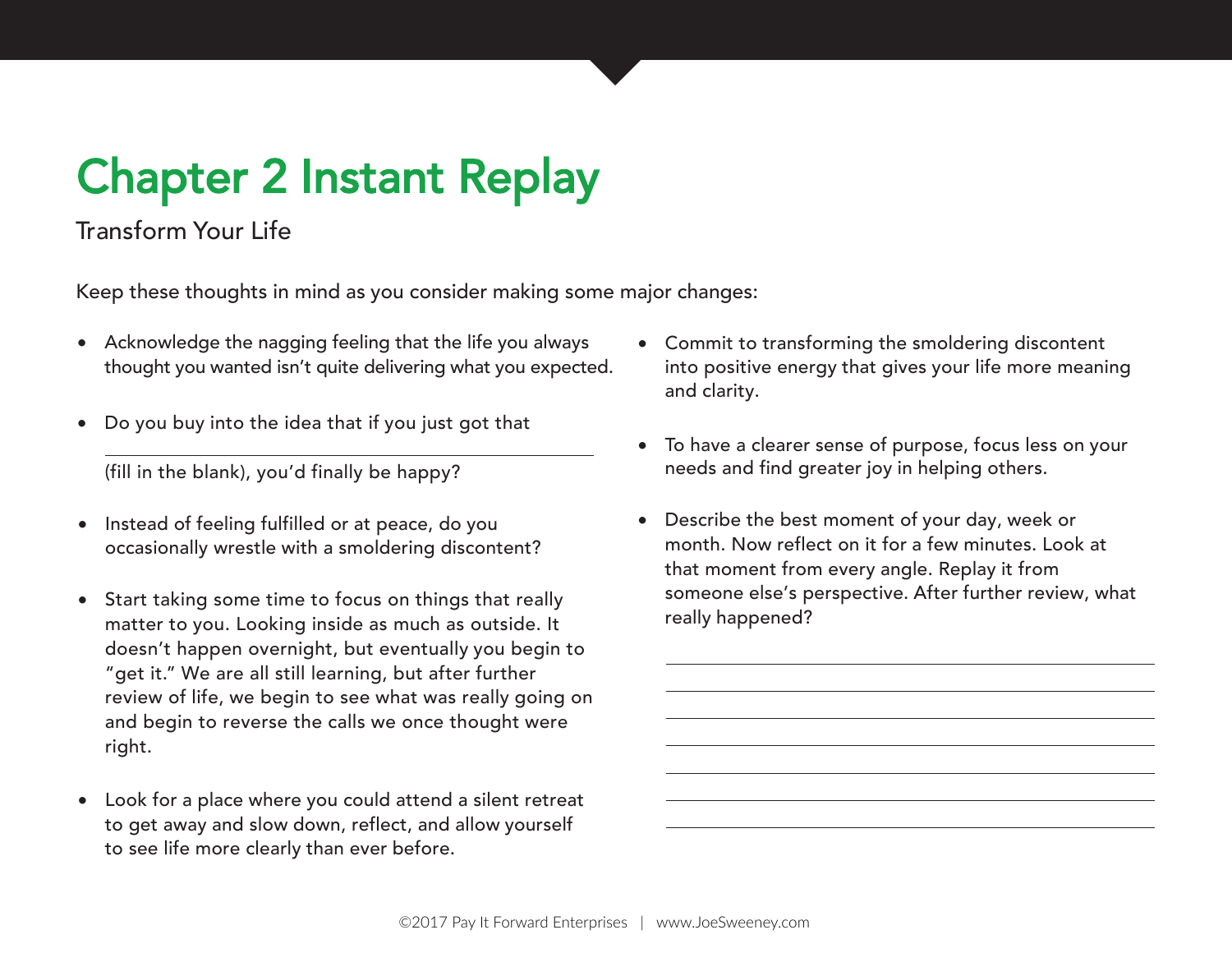1. Describe the best year of your life. What made it so great?

3. How satisfied are you with the way your life is going?

What did you learn from it?

- 2. Describe the worst year of your life. What stands out that made it so bad?
- 4. What excites you or leaves you feeling on top of the world?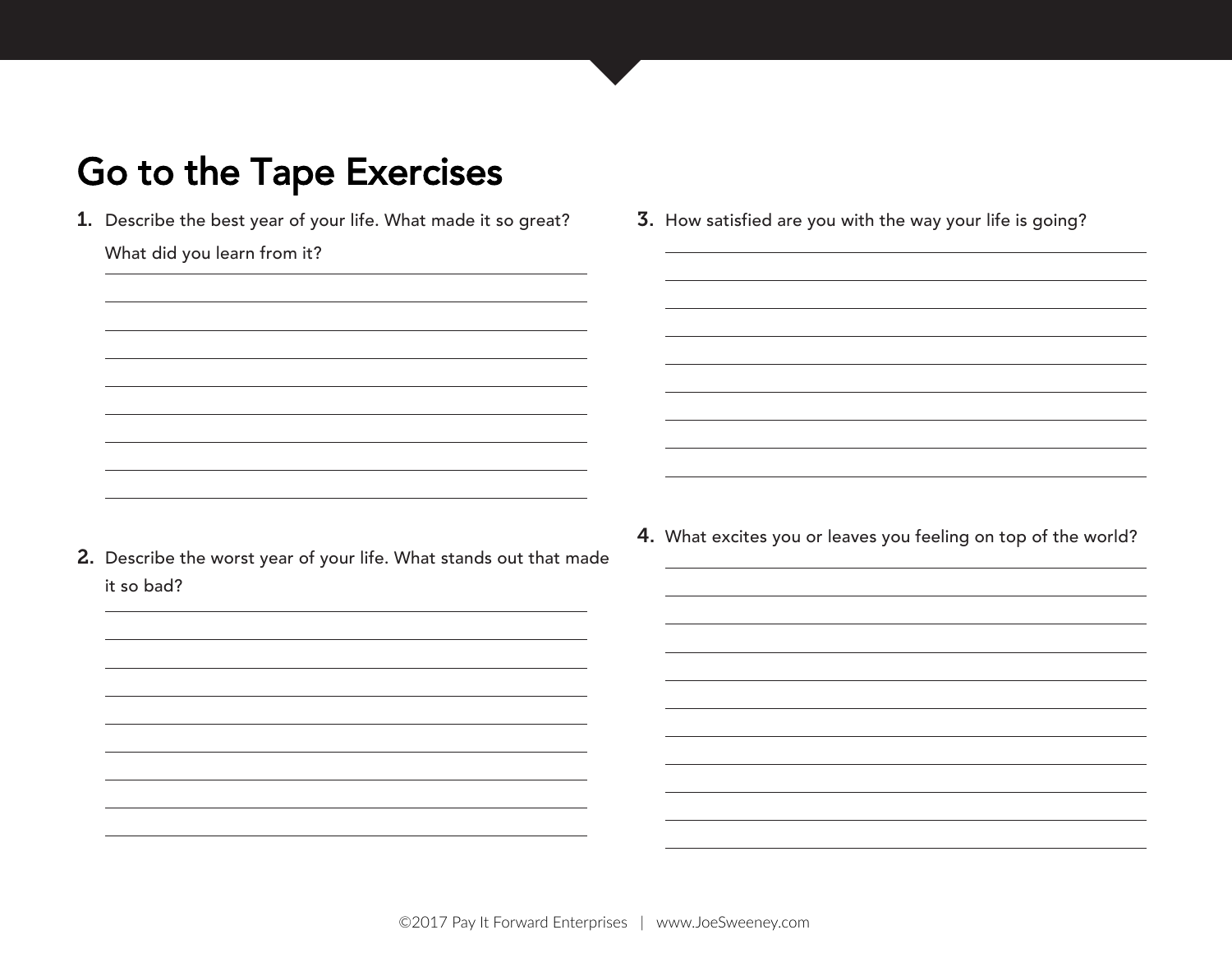| 5. What don't people know about you that would surprise them?         | 7. If you could create a "do-over" in one area of your life, what<br>would it be? |
|-----------------------------------------------------------------------|-----------------------------------------------------------------------------------|
| 6. What wakes you up at night and won't let you get back<br>to sleep? |                                                                                   |
|                                                                       |                                                                                   |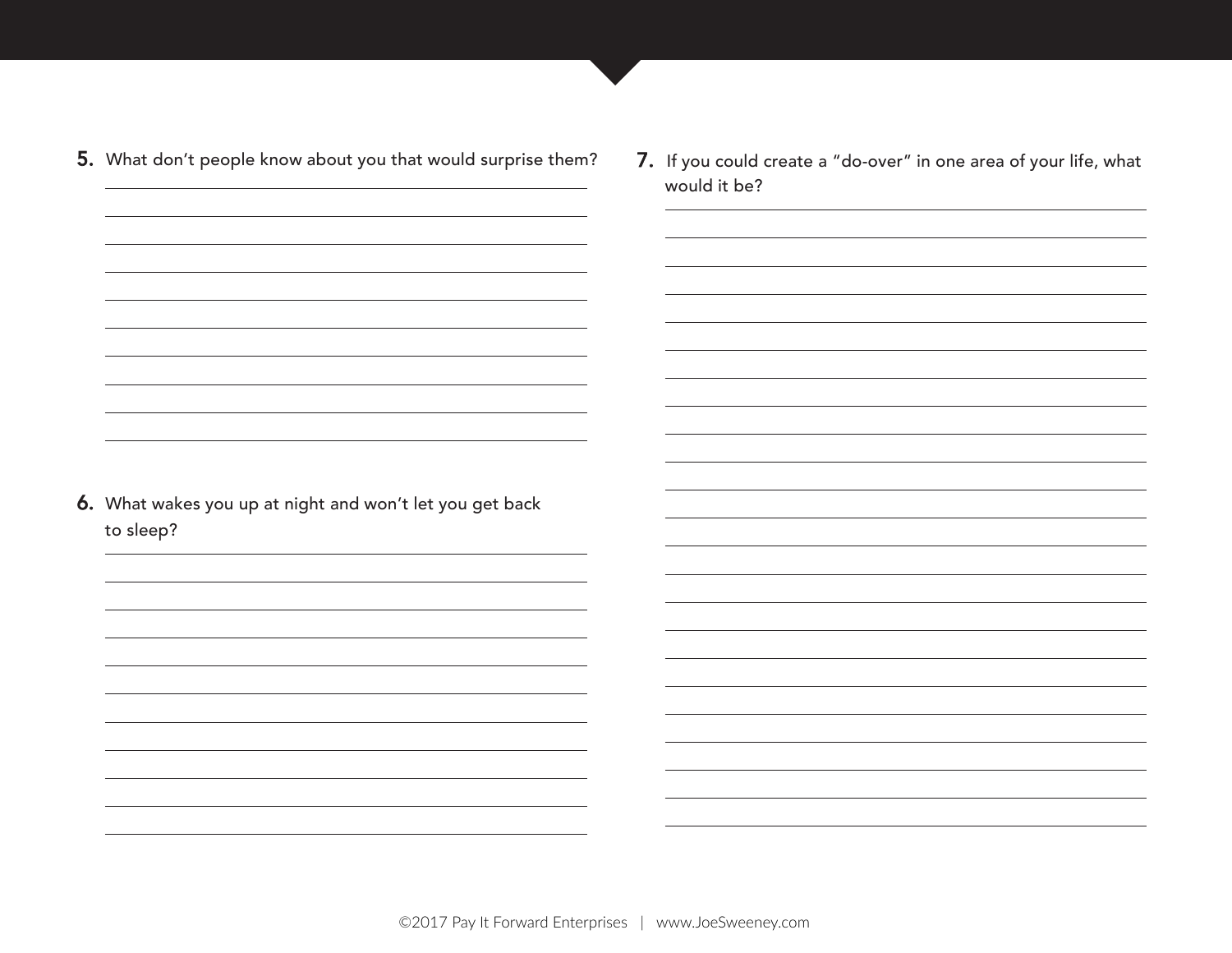### Action Plan #2

Life Plan

| Life Plan | Best | Why? | Worst | Why? | What Can I Learn<br>From This? |
|-----------|------|------|-------|------|--------------------------------|
| Day       |      |      |       |      |                                |
| Week      |      |      |       |      |                                |
| Month     |      |      |       |      |                                |
| Year      |      |      |       |      |                                |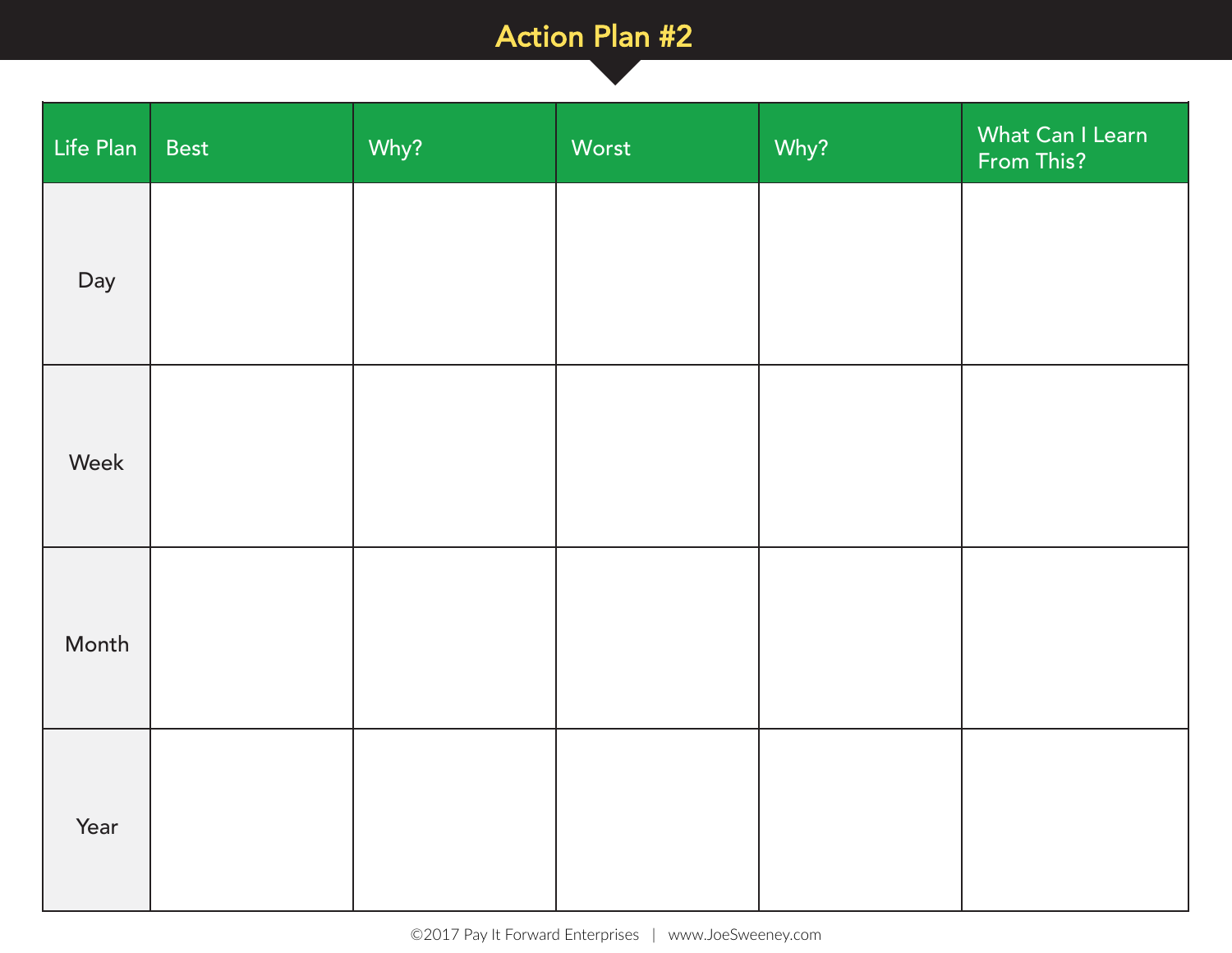# Chapter 3 Instant Replay

You're Being Called Up—You Belong to Something Bigger than Yourself

Keep these thoughts in mind as you consider making some major changes:

- One of the first things that happens when you pause to reflect is that you realize Copernicus was right: you're not the center of the universe. That it's not all about you. But unless you pause the game and look at the replay of your life, you'll never understand that because every message in our culture says just the opposite.
- Social media reveals how desperately we want to belong to something bigger than ourselves. In his Hierarchy of Needs, Maslow concluded that aside from our functional physiological needs and the need to be safe, one of our greatest needs as humans is to belong.
- When we hit the pause button and spend some time reflecting, we can we get over ourselves and join something bigger.
- When we begin reflecting on life, we begin to see that we are not really defined by what we own or what we do. We are able to see that what we really crave could only be satisfied by something bigger something that is not tethered to money, status, or recognition.
- Pause to look inside yourself. There is a force field of energy calling you to a deeper purpose, a divine assignment designed for your unique gifts, skills, and personality. At first, it will be a quiet whisper, barely audible. In fact, that gentle voice has been there all along calling you to a much greater adventure than you could ever imagine. But you couldn't hear it. You were too busy. Too important. We think we've got it all figured out, but we really don't. Or we're just too absorbed with ourselves to care, which is why that voice persists. If you ignore it, the whisper will build to a scream, a crippling addiction, a crisis, or a loss.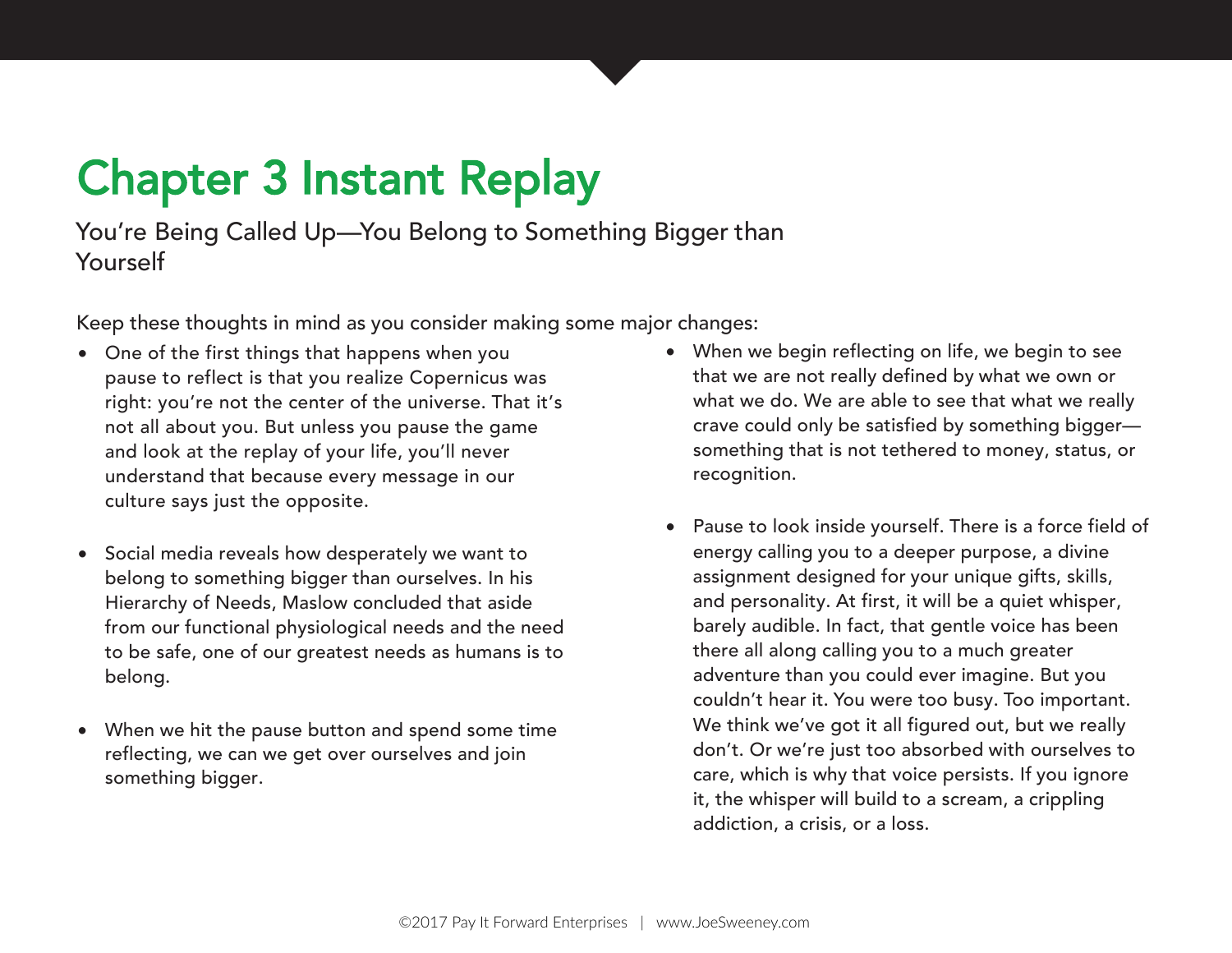- Make a plan to carve out time and space to reflect, to listen, to hear the whisper.
- Start connecting better to other people, animals, nature and begin to grow in deeper and more meaningful relationships with people.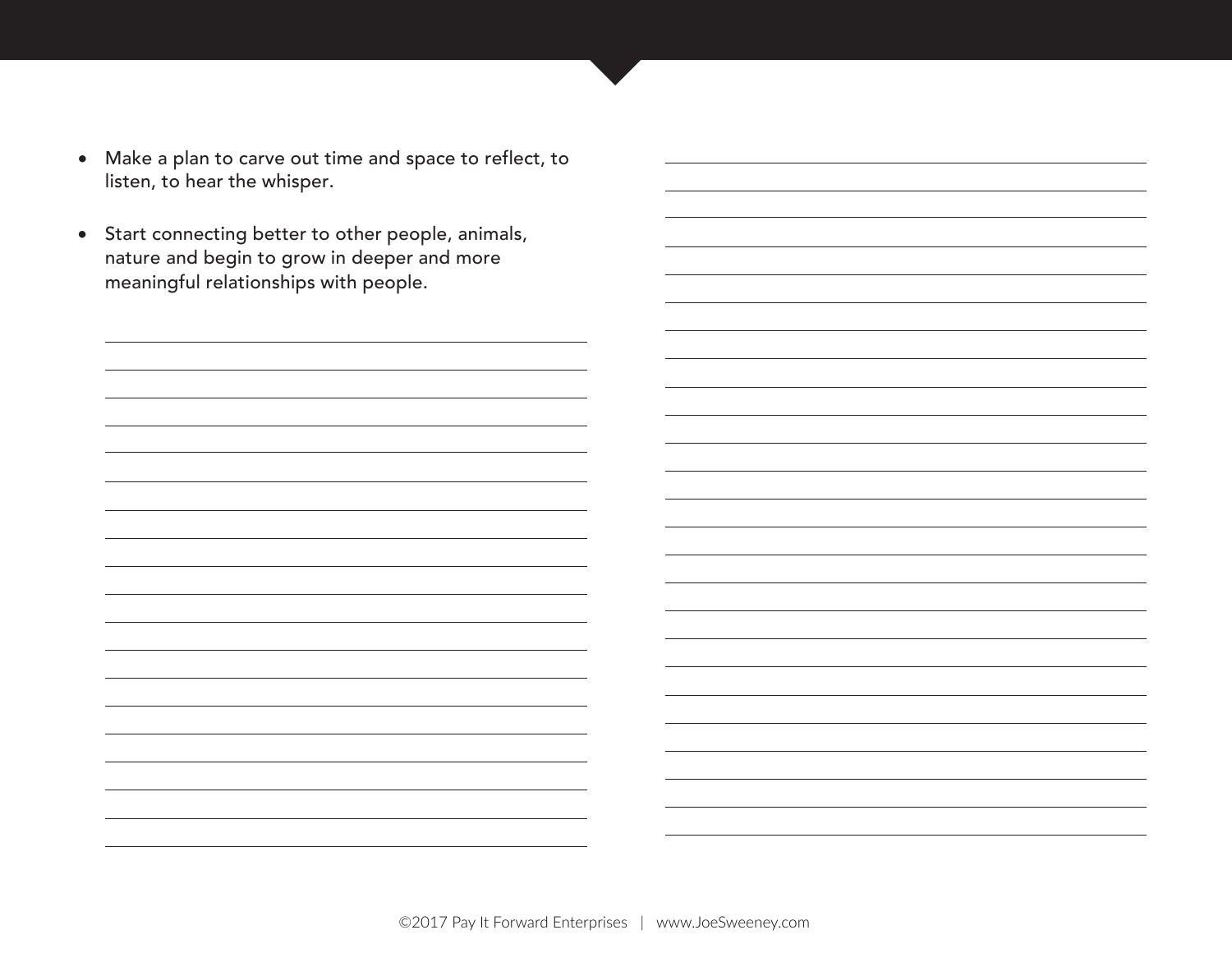- 1. In what ways are you affected by a "culture of narcissism?"
- 5. If you had no job, title, or reputation to protect, would you be the same person you are right now? Explain.

2. What are you most excited about in your life?

- 3. What matters most to you in life? Does it match up with what you are doing? If you say my family is most important, and you are working 100 hours/week – this doesn't match.
- 4. What do you tend to think about as you fall asleep at night?

6. Narcissus looked into a pool of water, saw his reflection, and fell in love with himself. What do you see when you look in the mirror?

7. What do you consider your purpose in life to be?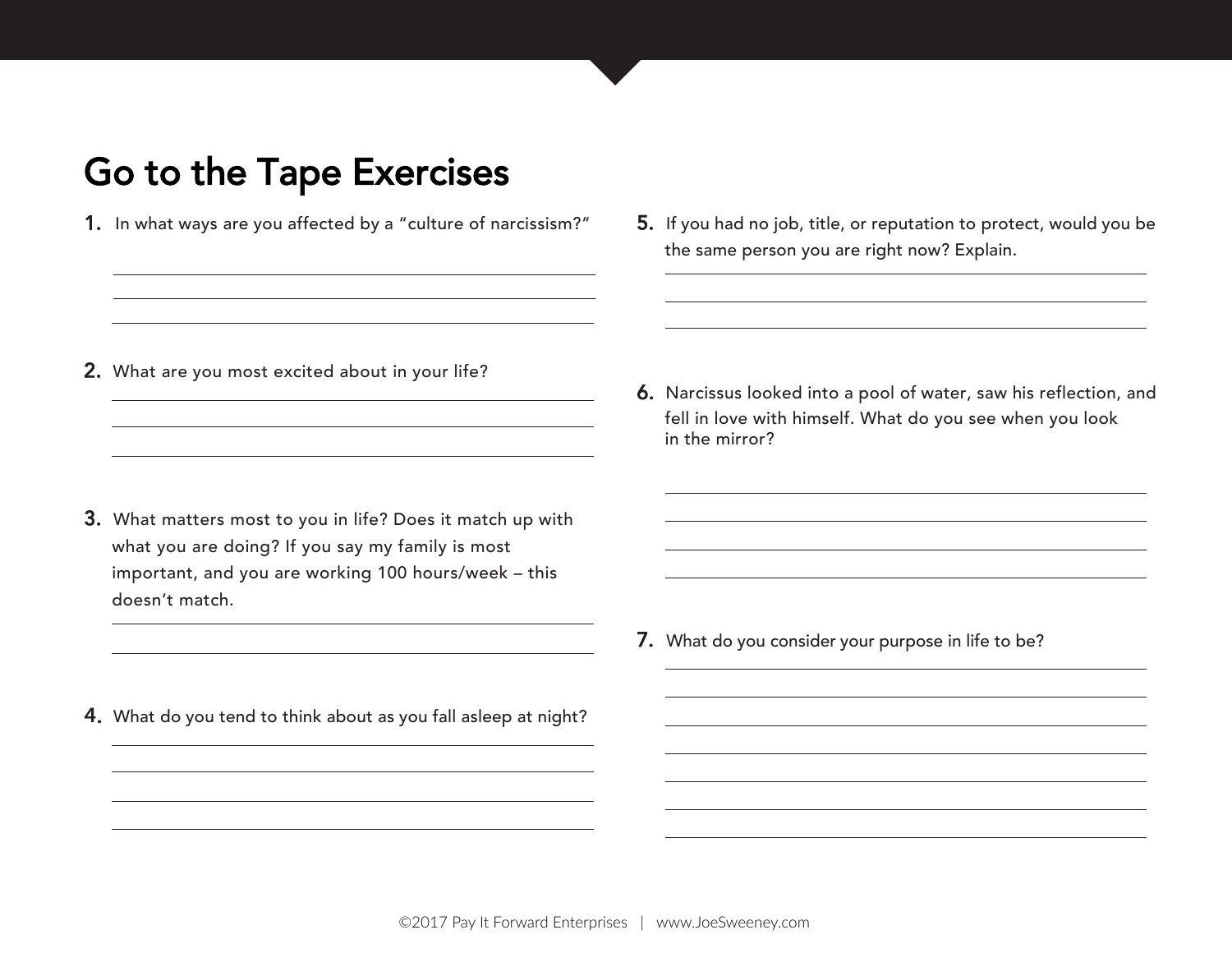#### Action Plan #3: Today's Reflection

Sit in a dark room with calm, relaxing instrumental or worship music playing softly. Focus on different muscles, flex them, then relax them, releasing tension. Reflect on the day and think about what you are thankful for. Think about the emotions you experienced today. Look back on how you responded to people and events. Try to identify any "God winks" you might have had; experiences where you felt God or a powerful positive force was present. Jot down your refections here:

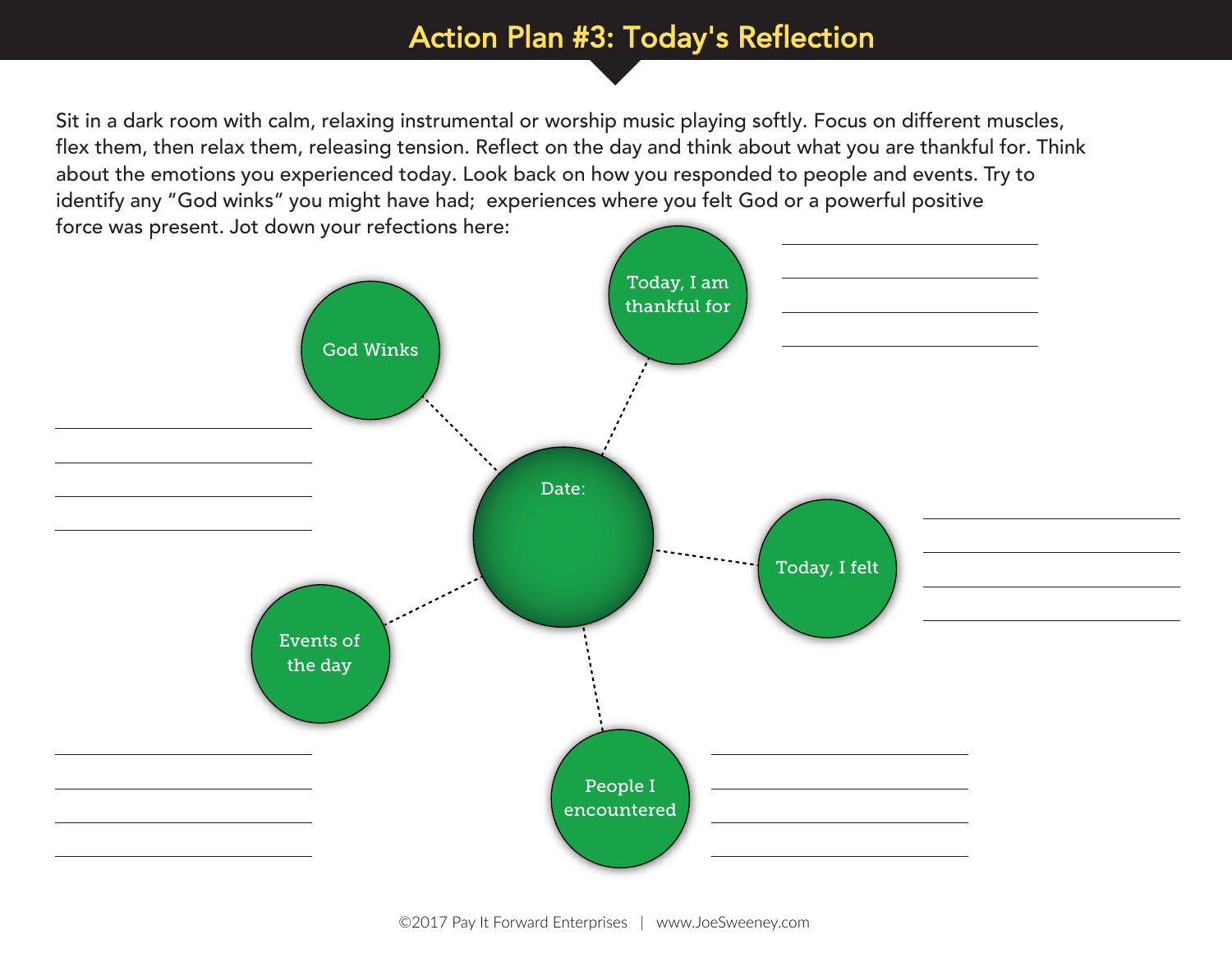# Chapter 4 Instant Replay

Game Plan—Where Are You Going?

- Why all this fuss over the game plan in football? Why not just wing it? Because a lot's at stake. A chance to win your division. Make the playoffs. The Super Bowl. Bigger payday. Maybe set yourself up for Hall of Fame consideration.
- If a football team puts that kind of time and effort into a plan for game, doesn't it make sense that each of us would be just as willing to develop a plan for our lives?
- Most of us just sort of float through our lives without thinking much about where we're going or what we want to achieve. And that's really what a game plan for the NFL or your life—is all about: determining what you want to accomplish and then identifying how you're going to accomplish it.
- We need to pay attention to our life goals and mission as much as we do to our business or financial goals in order to live the kind of life where we will have no regrets our deathbed.
- What will living your life according to a plan do? It will enable you to become the best version of who you are. Don't forget about your family…your spouse and kids. If the family serves as the foundation of our great society, shouldn't we try to build better families? Your personal life and that of your family is far too important to let it run on autopilot. No football team or business would consider operating without a plan, and you shouldn't either – for yourself or your family.
- How do you include your family in your game plan?
- Leadership. What is your role in leading your family, and what is your vision for your family over the next thirty years. What do you need to do it well?
- Values. What are the core values that underpin your family as it grows? How will you help instill those values?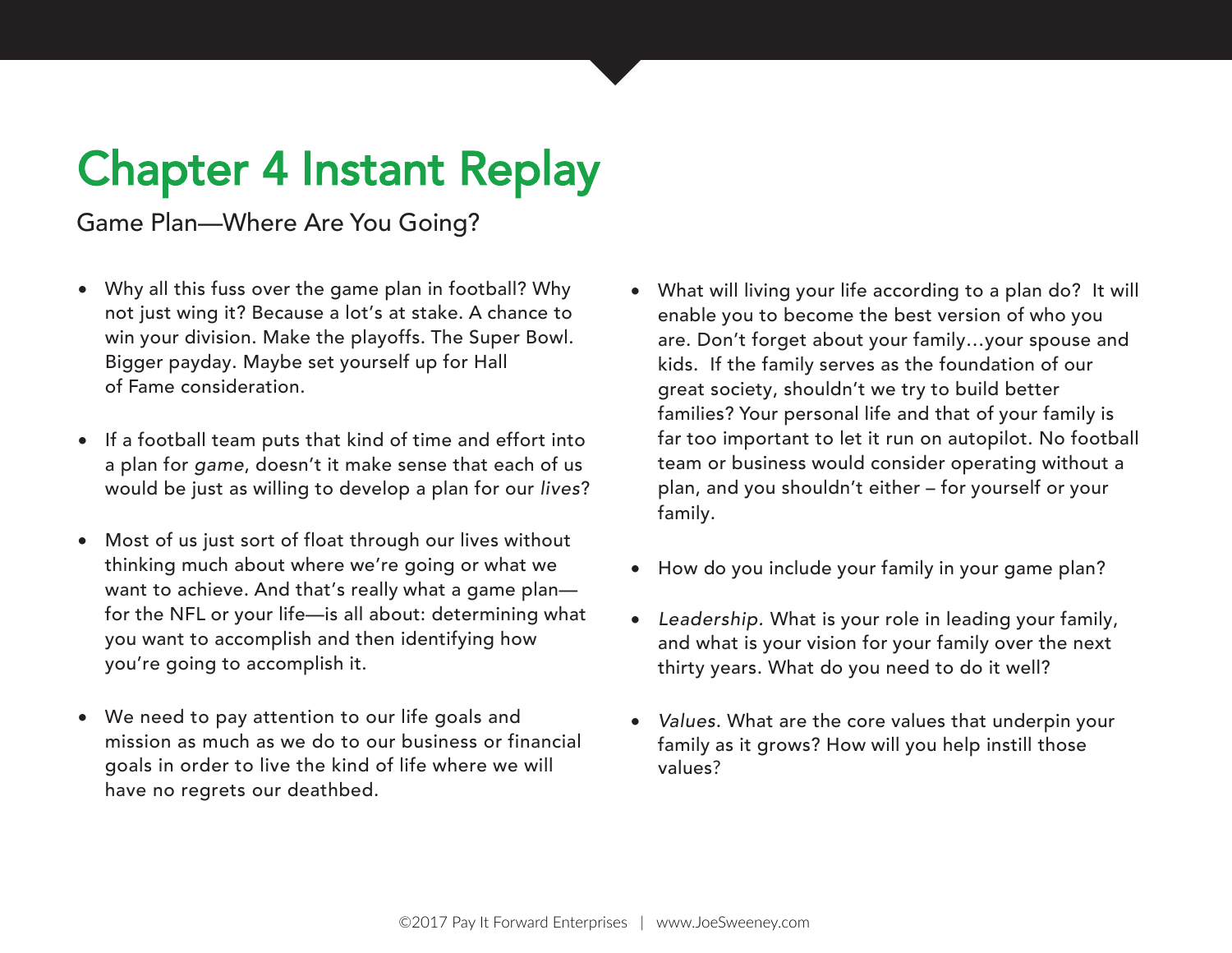- Family of Unique Individuals. How well do you know your family members? What next level of understanding would most help you in your leadership role?
- Serving. Are there ways you can serve together as a family and what is your role in that?
- Legacy. What legacy do you want to live out? How will you lead your family on a journey of generosity?
- Celebrating. How will you celebrate all of God's blessings in your family and what he's doing through you to bless others?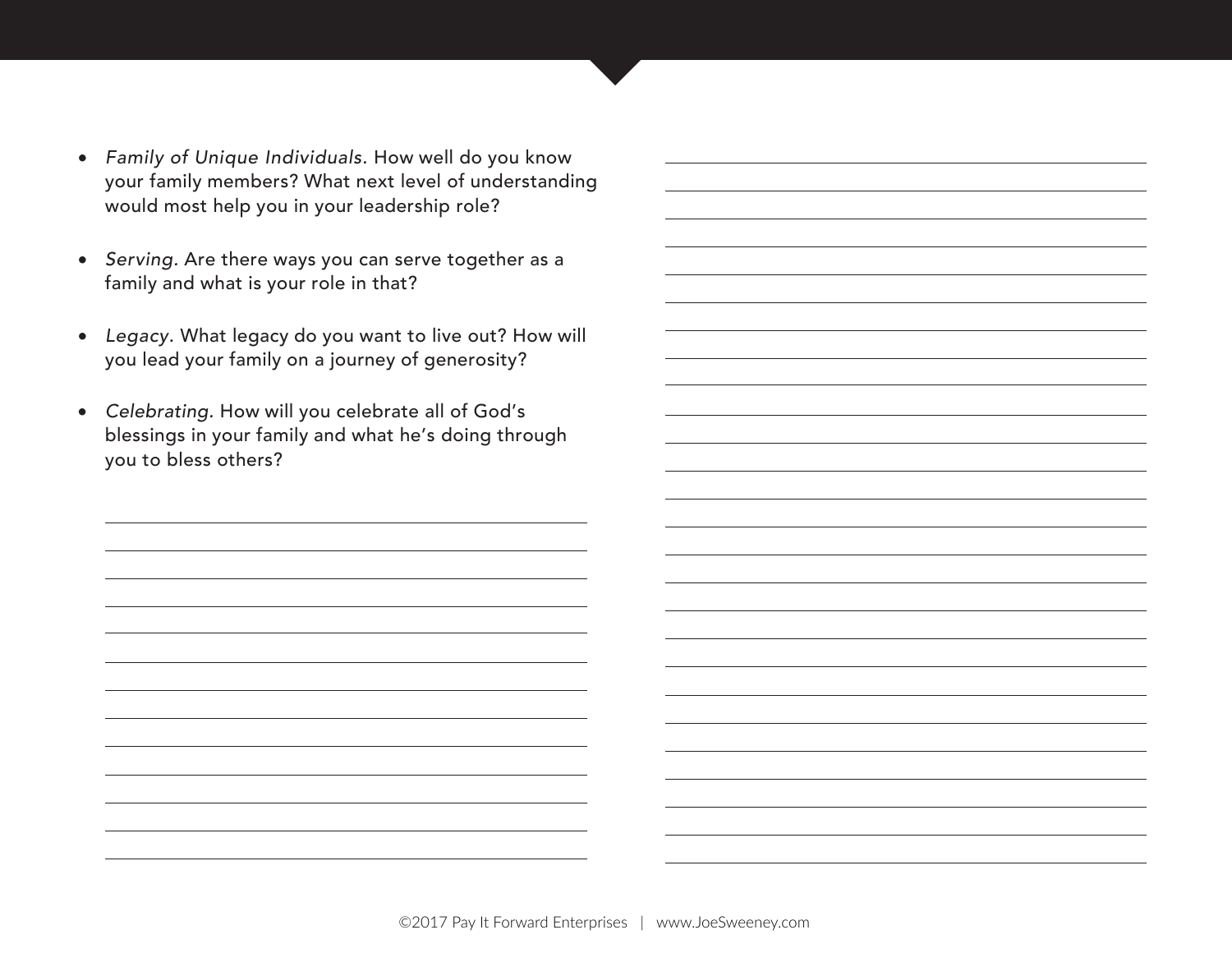- 1. Describe what the ideal life would be for you. For your family.
- 4. Approximately fifty-five percent of American adults do not have a will or estate plan. Why do you think we are so reluctant to plan our lives?

2. List at least three things that you know you need to change in order to enjoy the life you always wanted.

3. How often do you set aside time to think seriously and strategically about the next twelve months, five to ten years, and ten years and beyond Do you think that's sufficient?

- 5. If you have children, identify the following for each:
	- 1. Favorite movie
	- 2. Best friend's name
	- 3. Where they would like to go on their next vacation
	- 4. Their least favorite class/subject in school and why
	- 5. At least one major ambition of theirs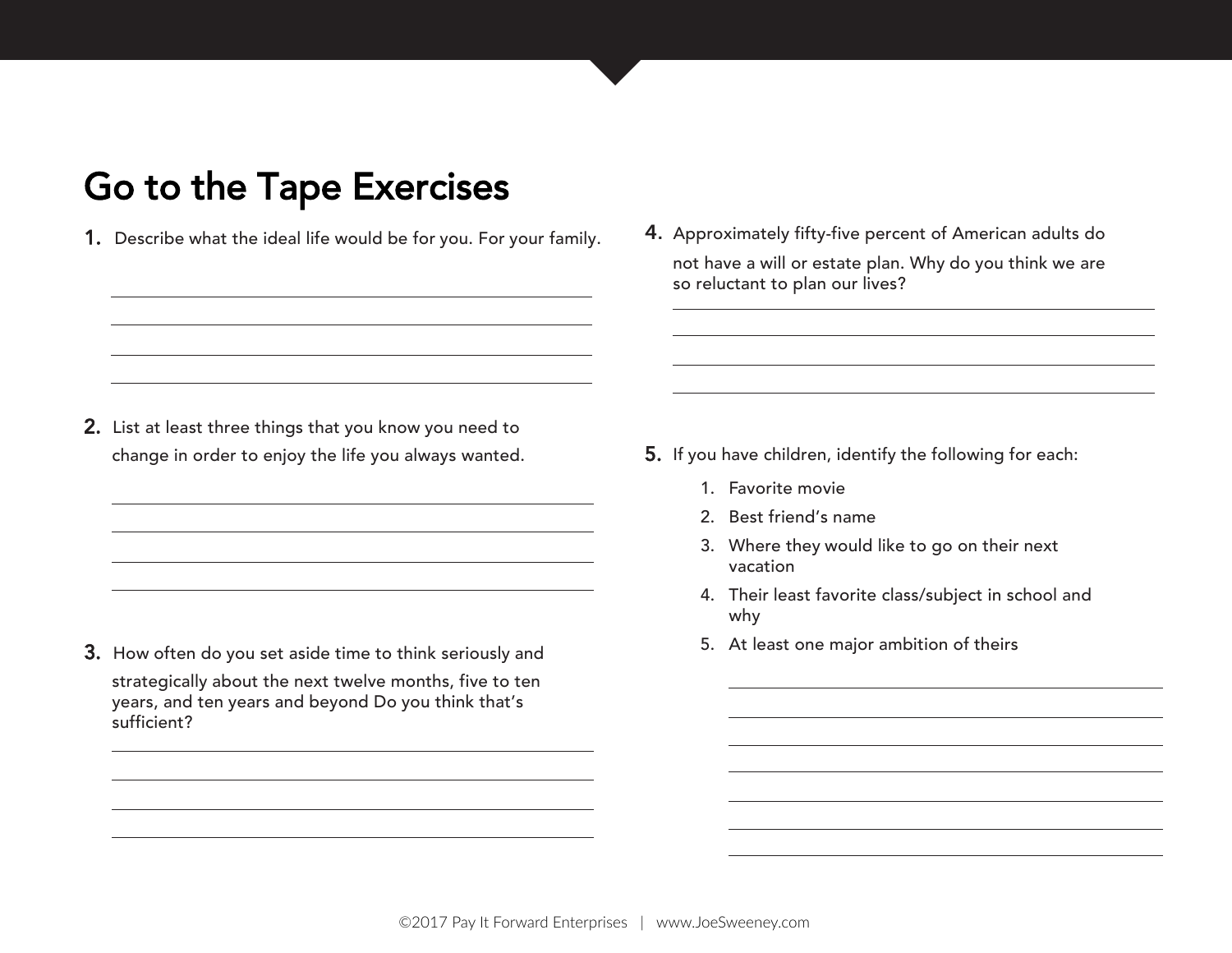#### Action Plan #4: My Personal GPS

I like to use the example of the global positioning service, or GPS. Basically, a GPS does three things. It tells you where you are. It shows you your destination. Most importantly, it shows you the best route to get where you want to go. Using the GPS model, ask yourself these three questions:

| Where Am I?                                                                                                                                   | Where Do I Need To Be? |
|-----------------------------------------------------------------------------------------------------------------------------------------------|------------------------|
| Where are you in your personal life?                                                                                                          |                        |
|                                                                                                                                               |                        |
| In your marriage?                                                                                                                             |                        |
| Other significant relationships?                                                                                                              |                        |
| Your relationship, if any, to a higher power?                                                                                                 |                        |
| Where would you like to be-in what areas do you<br>want to grow-over the next twelve months, one to<br>five years, and five years and beyond? |                        |
| What steps do you need to take to grow in those<br>areas?                                                                                     |                        |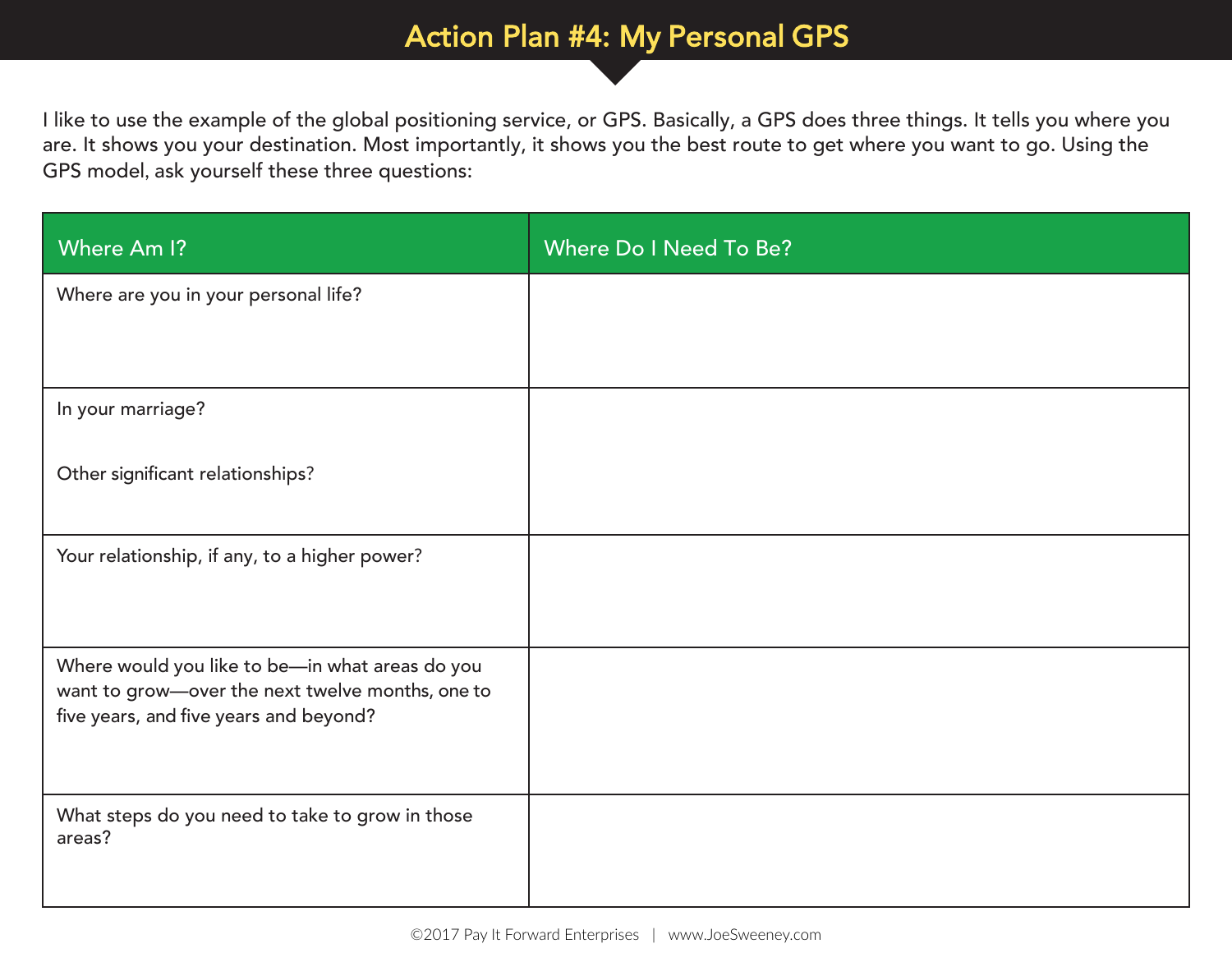# Chapter 5 Instant Replay

Move the Chains—What Gets Measured Gets Done

- Teams have their game plans and businesses have their financial plans, but both are useless if you don't keep track of your progress toward those goals. Metrics in sports and business measure everything that contributes to the overall success of both.
- If metrics are so important in sports and business, shouldn't they be important in our personal lives? How would you know if your life turned out really great, and what metrics would you use to measure whether it turned out well or not?
- Asset protection: What do you consider priceless in your life? Irreplaceable? What are you doing to protect it?
- Cost accounting: What is all your "success" costing you? As you make gains in your career and professional life, what are you losing in your personal life?
- In the previous chapter, I invited you to create a game plan for your life. If you really want to live out that game plan, you need to be able to measure it. By holding yourself accountable to specific, measurable actions like these, you will have a much greater chance of actually enjoy growing older. Remember, what gets measured gets done.
- You don't have to reach your life's metrics overnight. You just need to keep moving the chains. Or as Lao Tzu says, "the journey of a thousand miles begins with a single step."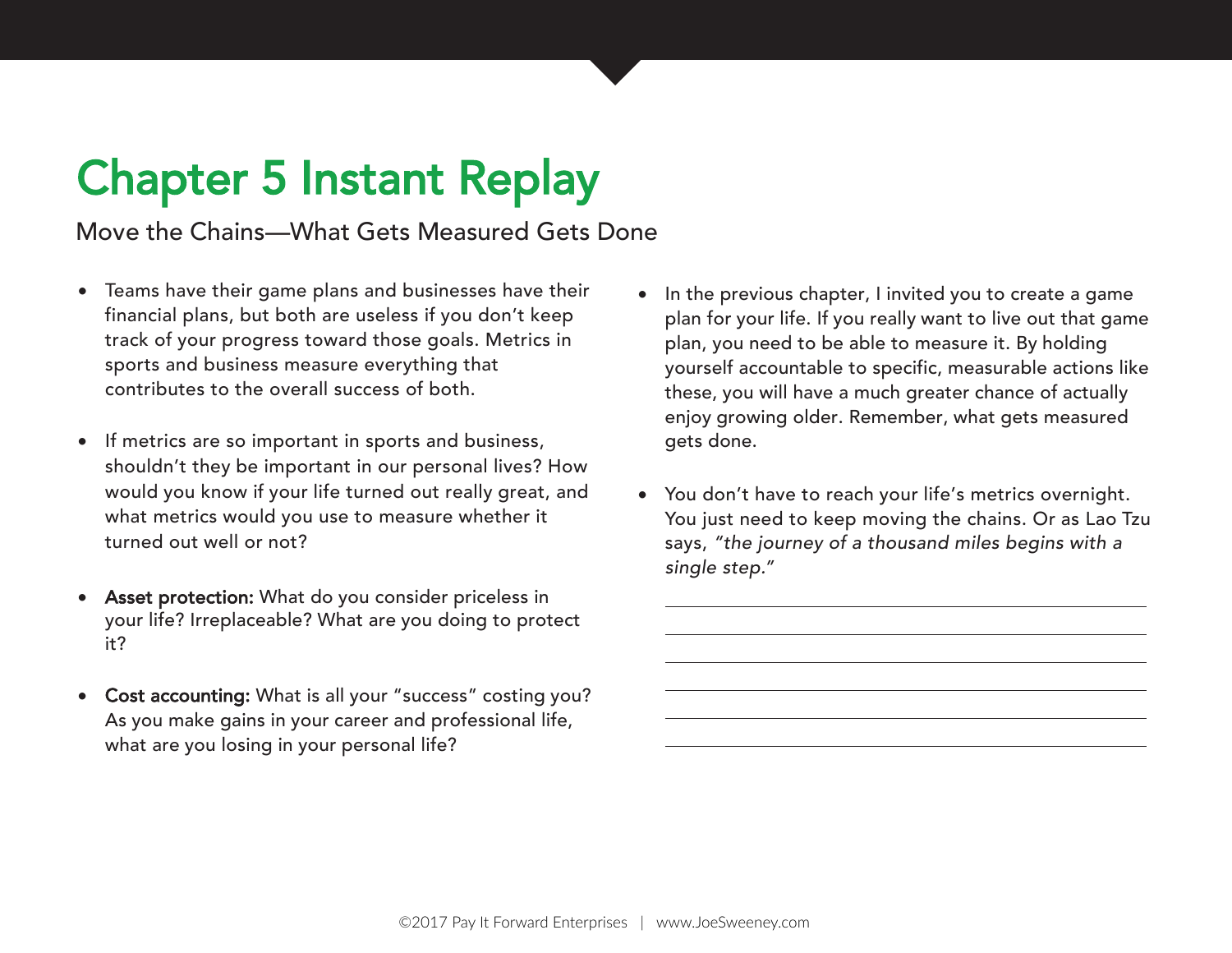- 1. What are the metrics of your professional life? How are you measured at work?
- 3. Go back over the list above and try to assess what percentage of your time and effort goes into each.

- 2. Look at each of the following and rank on a scale of 1 (low) to 10 (high) where you are today. Then determine where you need to focus more attention; what do you need to do to make the lower ones higher?
	- · Work/Career
	- · Marriage/Family
	- · Income/Money
	- · Health
	- · Awards/Recognition
	- · Relationships/Friends
	- · Possessions/Toys
	- · Spirituality
	- · Service to Others

4. Pick three of the above categories that are important to you and identify at least one measurable goal for each.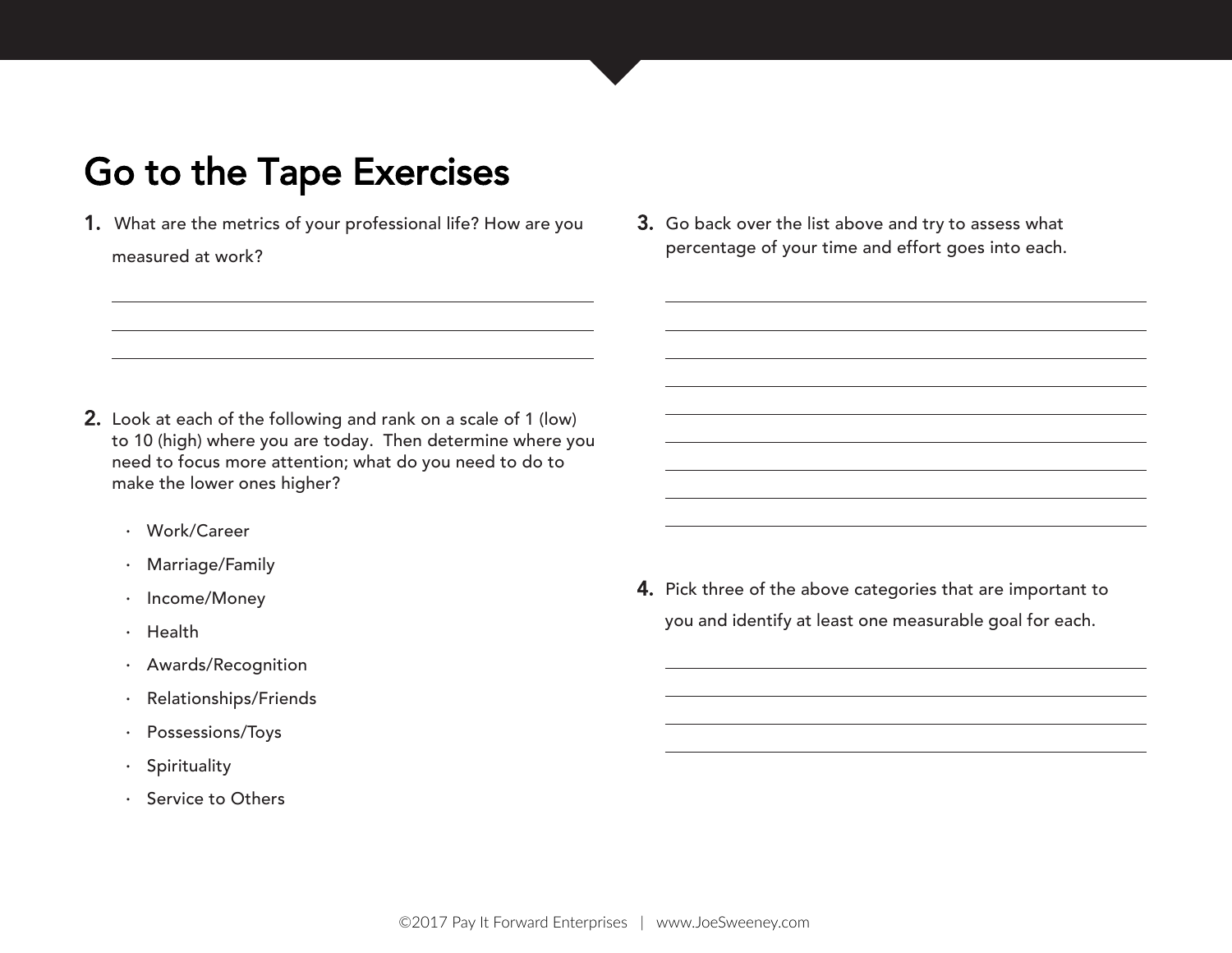#### Action Plan #5: Move The Chains

| Life Category         | Ranking as of<br>today $(1 - 10)$ | Percent of time in<br>this area | <b>Action Needed</b> |
|-----------------------|-----------------------------------|---------------------------------|----------------------|
| Work/Career           |                                   |                                 |                      |
| Marriage/Family       |                                   |                                 |                      |
| Income/Money          |                                   |                                 |                      |
| Health                |                                   |                                 |                      |
| Awards/Recognition    |                                   |                                 |                      |
| Relationships/Friends |                                   |                                 |                      |
| Possessions/Toys      |                                   |                                 |                      |
| Spirituality          |                                   |                                 |                      |
| Service to Others     |                                   |                                 |                      |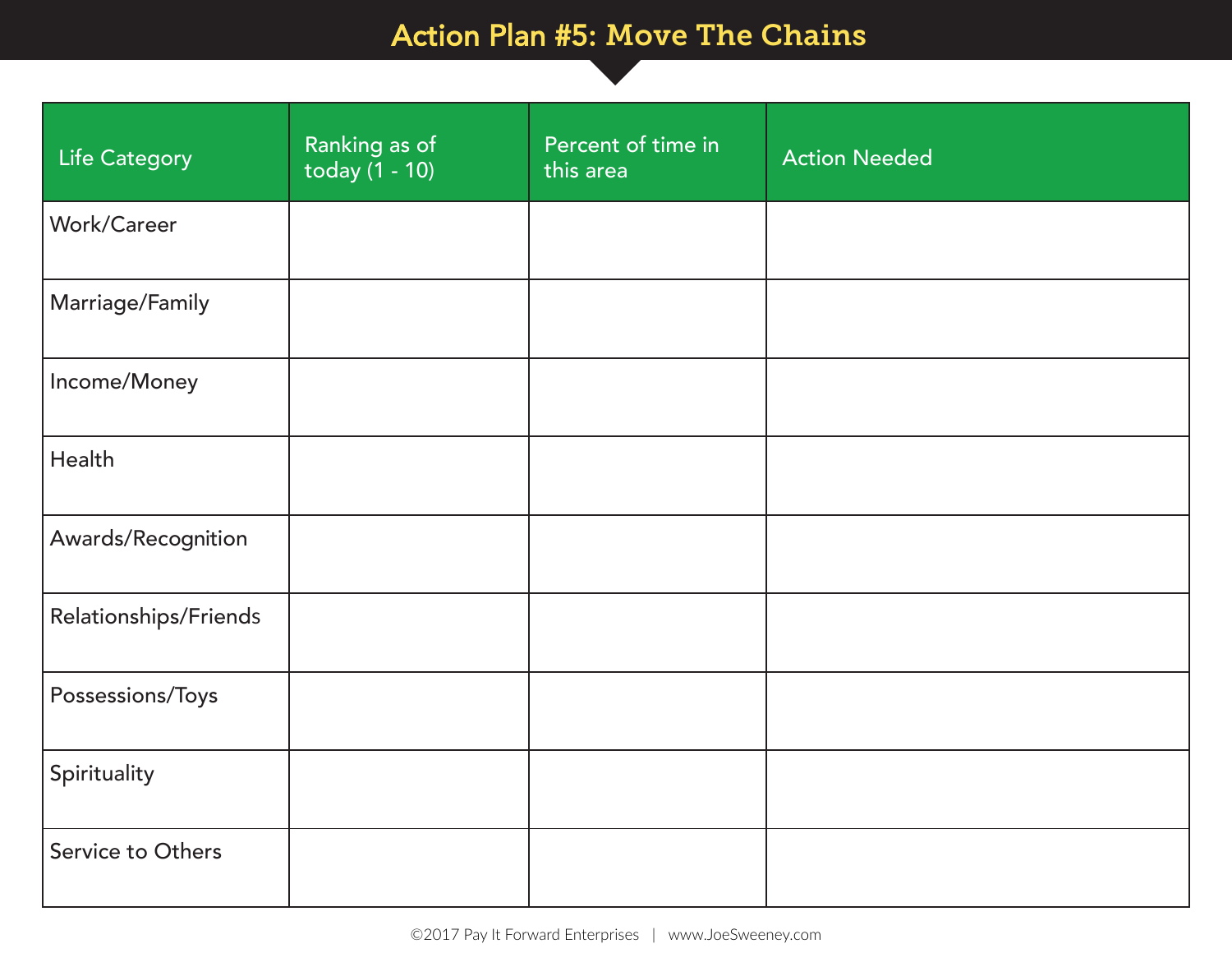# Chapter 6 Instant Replay

Energy—The Hidden Differential On and Off the Field

- Have you ever met someone who just seemed to exude energy? And what about you? Do you ever find yourself running out of gas—physically, emotionally—miles before the next gas station?
- Energy makes the difference between performing well in all aspects of life and doing your best to be just a little better than average. Just hanging out with energetic people can increase your own energy levels. But energy doesn't just happen. It's not something you're born with but a force you tap into.
- Physical energy is built on three foundations: food, sleep, and movement. In other words, if you want greater energy, eat right, rest properly, and work out regularly.
- One of the most important factors that can raise or lower your emotional energy levels is people. Who are you spending the majority of your time with? Who are you surrounding yourself with? Who are you hanging out with both professionally and personally? Do they give you energy or deplete your energy?
- There's an added benefit to tapping into spiritual or divine energy. According to Dan Buettner, author of Blue Zones, numerous studies find that in general, religious/spiritual people tend to be happier than nonreligious people, tend to participate less in risky behaviors, and even live longer than people with no connection to a faith community.
- Albert Einstein was right: everything is energy. Give your body the right fuel by engaging in some type of regular, sustained exercise, getting enough rest, programming activities, places, and people in your life that deliver energy (and avoiding those that deplete energy), and staying connected to the Vine—a higher power or universal energy.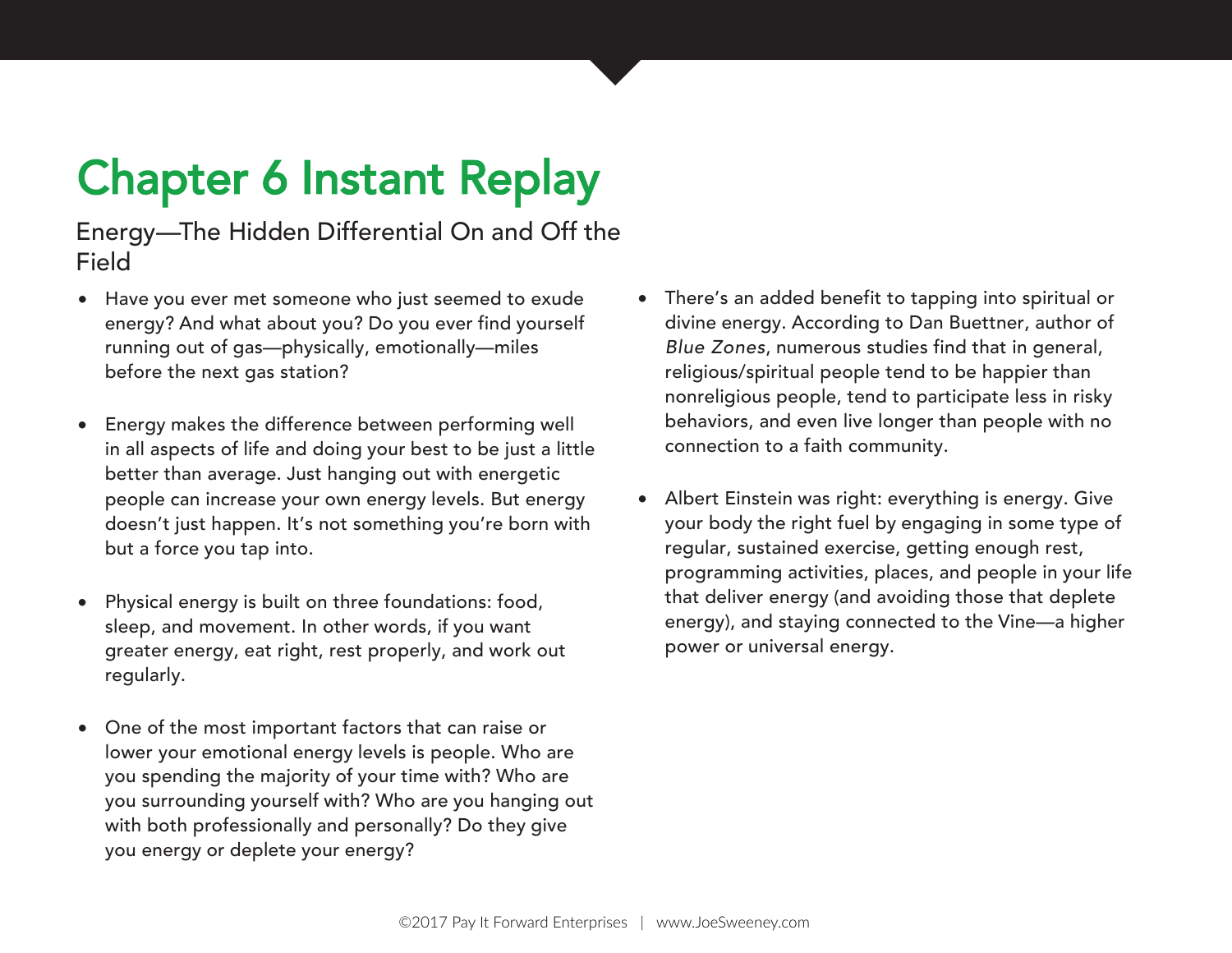- 1. On a scale of 1-10, with 10 being "off the charts energetic," rate your current energy level.
- 2. In what ways do you think unhealthy habits are related to your energy level?
- 3. Approximately how much time do you spend each day doing some type of physical exercise or activity?
- 4. Identify at least one source of energy for the following categories:
	- · Activity (ex. reading, listening to music, a hobby, etc.)
	- · Place (ex. church or synagogue, art gallery, coffee shop, etc.)
	- Person (one from your work, one from your personal life)
- 5. Identify one source that tends to be energy-draining for you.
	- **Activity**
	- · Place
	- · Person
- 6. Describe an experience or moment where you felt a sense of awe or marvel? What could you do to experience that feeling more frequently? What can you do to connect each day and tap into some spiritual energy?

7. Program your phone or timer every hour to pause and pray, reflect, and give thanks.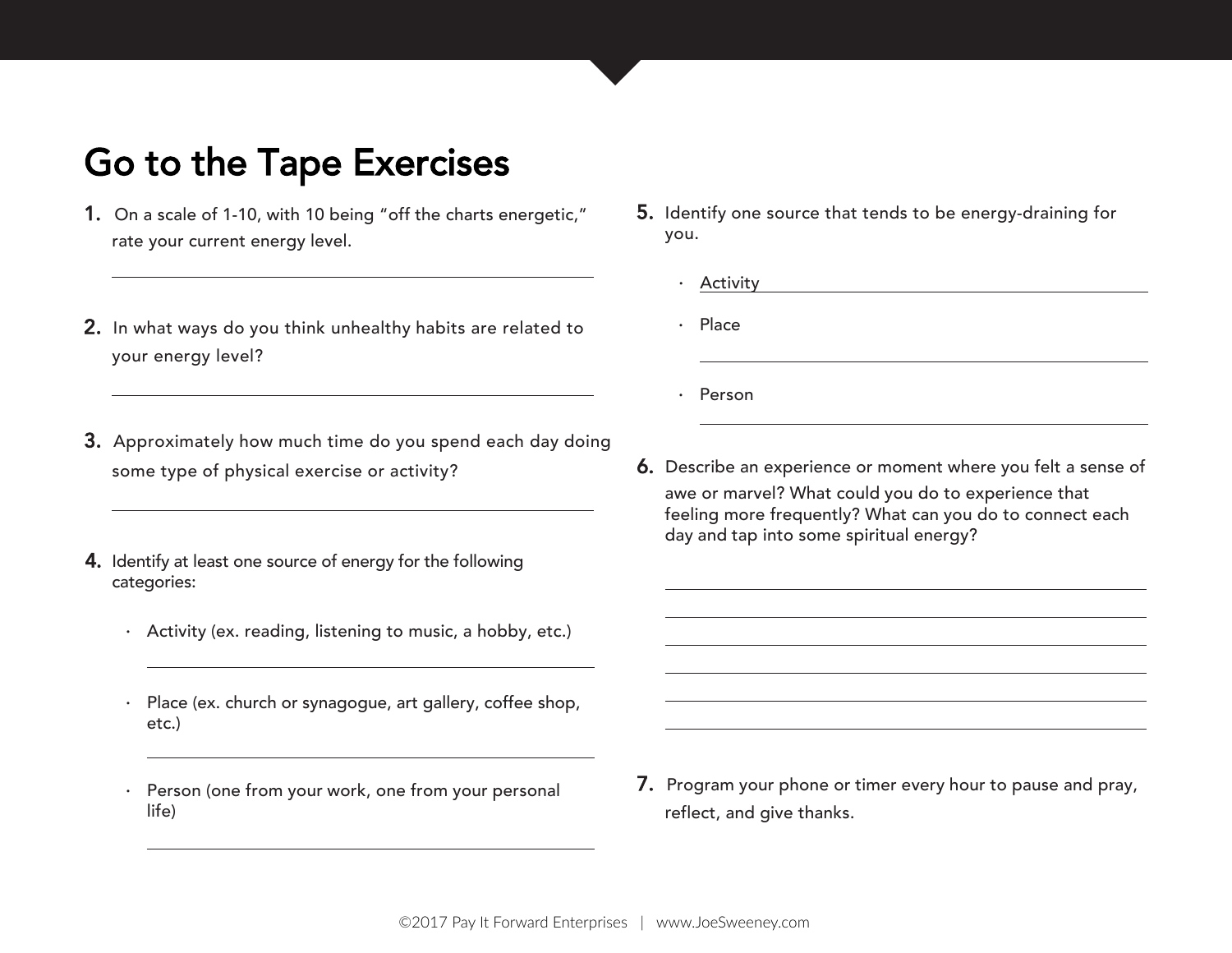### Action Plan #6: Energy Planning

|          | <b>Energy Gaining</b> | <b>Energy Draining</b> |
|----------|-----------------------|------------------------|
|          |                       |                        |
|          |                       |                        |
| Activity |                       |                        |
|          |                       |                        |
|          |                       |                        |
|          |                       |                        |
|          |                       |                        |
| Place    |                       |                        |
|          |                       |                        |
|          |                       |                        |
|          |                       |                        |
|          |                       |                        |
| Person   |                       |                        |
|          |                       |                        |
|          |                       |                        |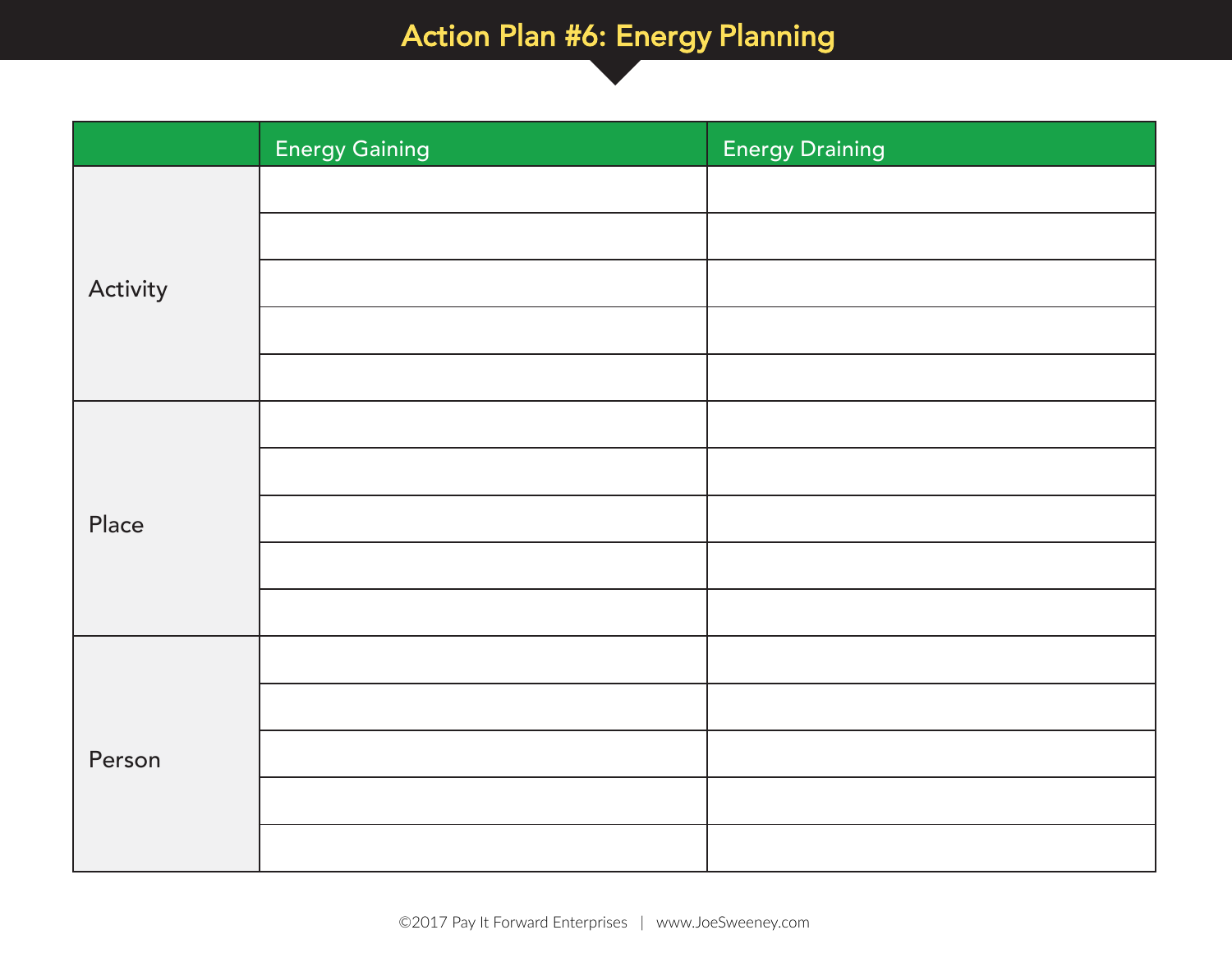# Chapter 7 Instant Replay

#### The Four Quarters of Life

- Bob Buford, used the concept of "halftime" to describe how to make the necessary adjustments in life so that you can make the transition from success to significance.
- Carl Jung, wrote about the first and second halves of life. He saw the first forty or so years of life as a time when we establish an identity—going to school, starting a career, entering into and developing relationships. Then in the second half of life, we begin to focus more on finding and nurturing our souls and developing a deeper sense of purpose. Jung referred to these two seasons as the "morning" and "afternoon" of life.
- Reflection is so critical to our ability to thrive rather than just hang on and survive. What must you do to adapt to changes in a way that makes each stage of life better than the previous one?
- As much as I appreciate the way both Buford and Jung divide life into two segments, I've come to look at life as the four quarters of a football game.
- The first quarter of life is all about is establishing your identity. It's going from being your parents' son or daughter to becoming your own person
- For most people, the second quarter of life is all about hanging on and keeping up. You're trying your best to balance work-life issues, with both demanding from you more than you can possibly give. In the second quarter, we tend to measure our value by the stuff we have. Or more accurately, the stuff we don't have but our neighbors do.
- The busyness of the second quarter likely won't change, but you can change the way you handle it. Taking time to reflect may be more important during this season in life than in any other. With so much going on, your priorities can become blurred as you try to do it all and have it all. Are all those things delivering what you thought they would?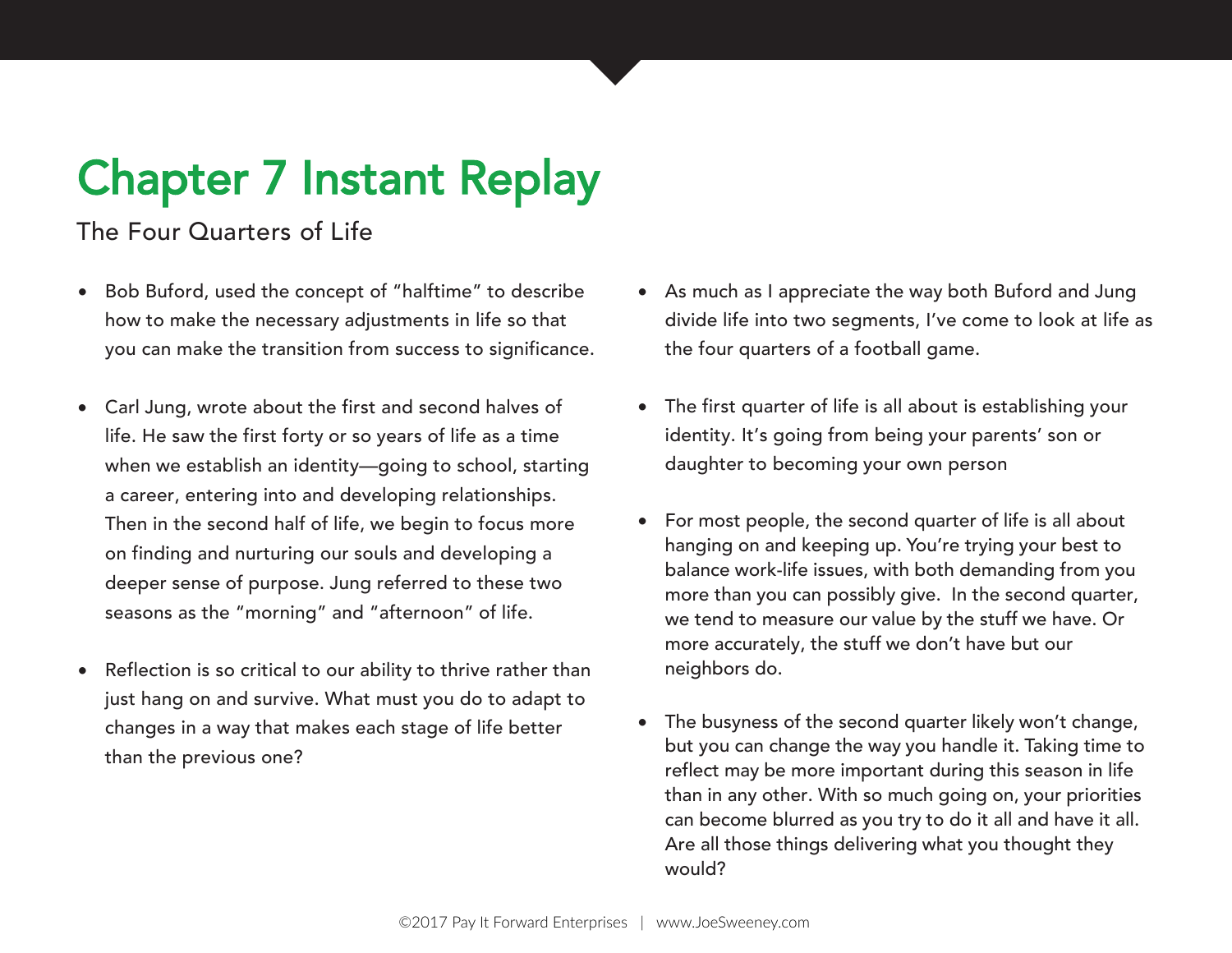- The third quarter—roughly our late forties and into our sixties—has the potential to be the most dynamic, productive stage of your life. It can also be a period of gradual decline.
- How you play the game in the third quarter of your life will be determined by how you respond to the amazing reality that you have at least another thirty years of horsepower and skills under the hood.
- In football, the fourth quarter carries a certain urgency. Time is running out. How are you going to finish?
- Understanding the stages of life helps us develop a cadence or dance with life. In the first quarter we learn to hurry, to grab life with gusto, and that's a great way to begin the game. But by the time we enter the locker room, we've take a few hits and need to sit back, take a deep breath, and reflect. Doing so prepares us for the remainder of the journey, allowing us to almost detach from ourselves and watch the seasons of life unfold.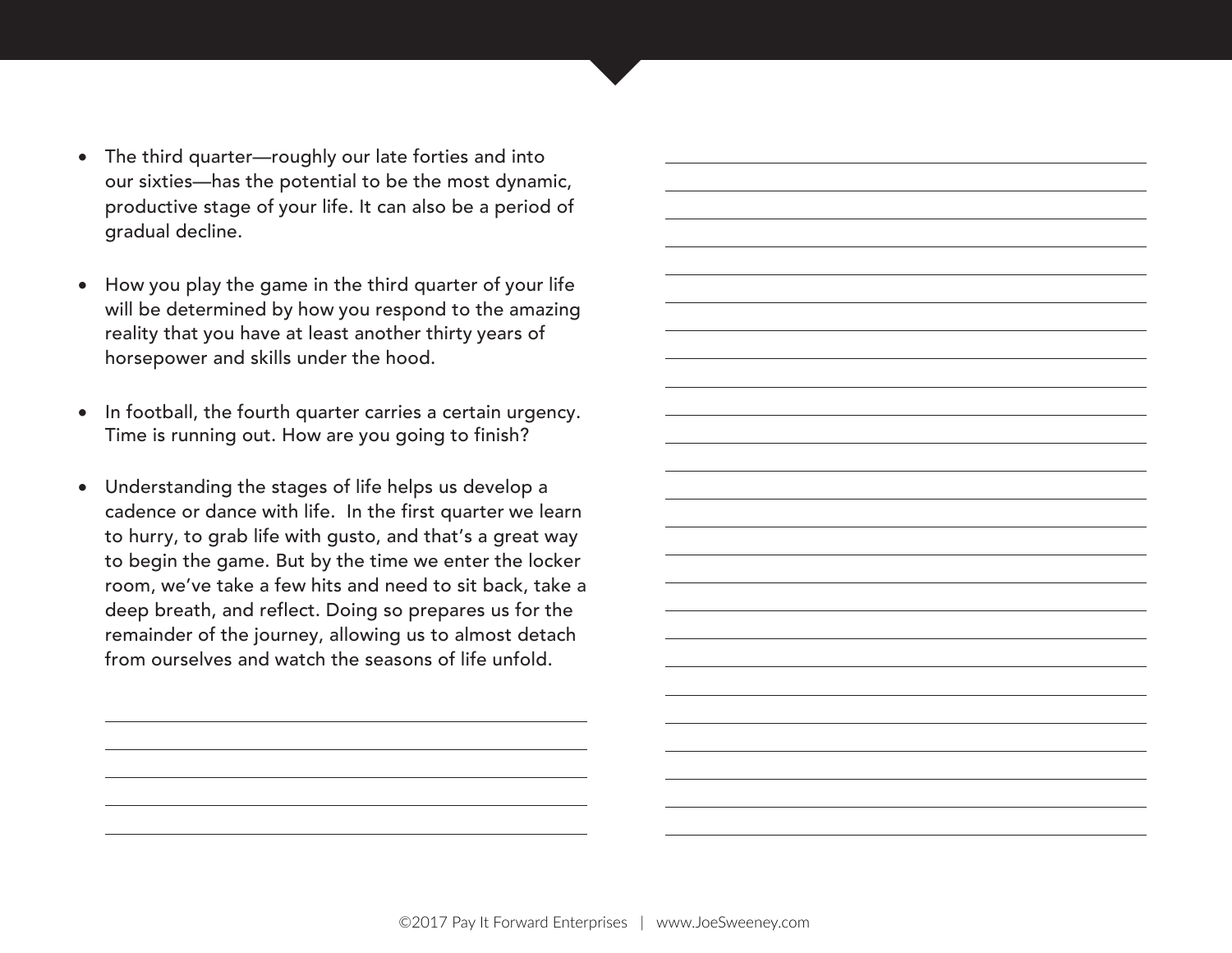- 1. If the game of life is divided into four quarters, what quarter are you in right now? What are the most important challenges you are experiencing in this quarter of your life?
- 4. What "dreams" do you have that you someday hope to achieve? What are the barriers to those dreams?

- 2. How is the quarter you are in different from the previous quarter?
- 5. If you are given a lifetime achievement award when you turn ninety, what would you want it to be for?
- 3. Conventional wisdom suggests that you will retire sometime in your early-to-mid sixties. What do you plan to be doing in your sixties?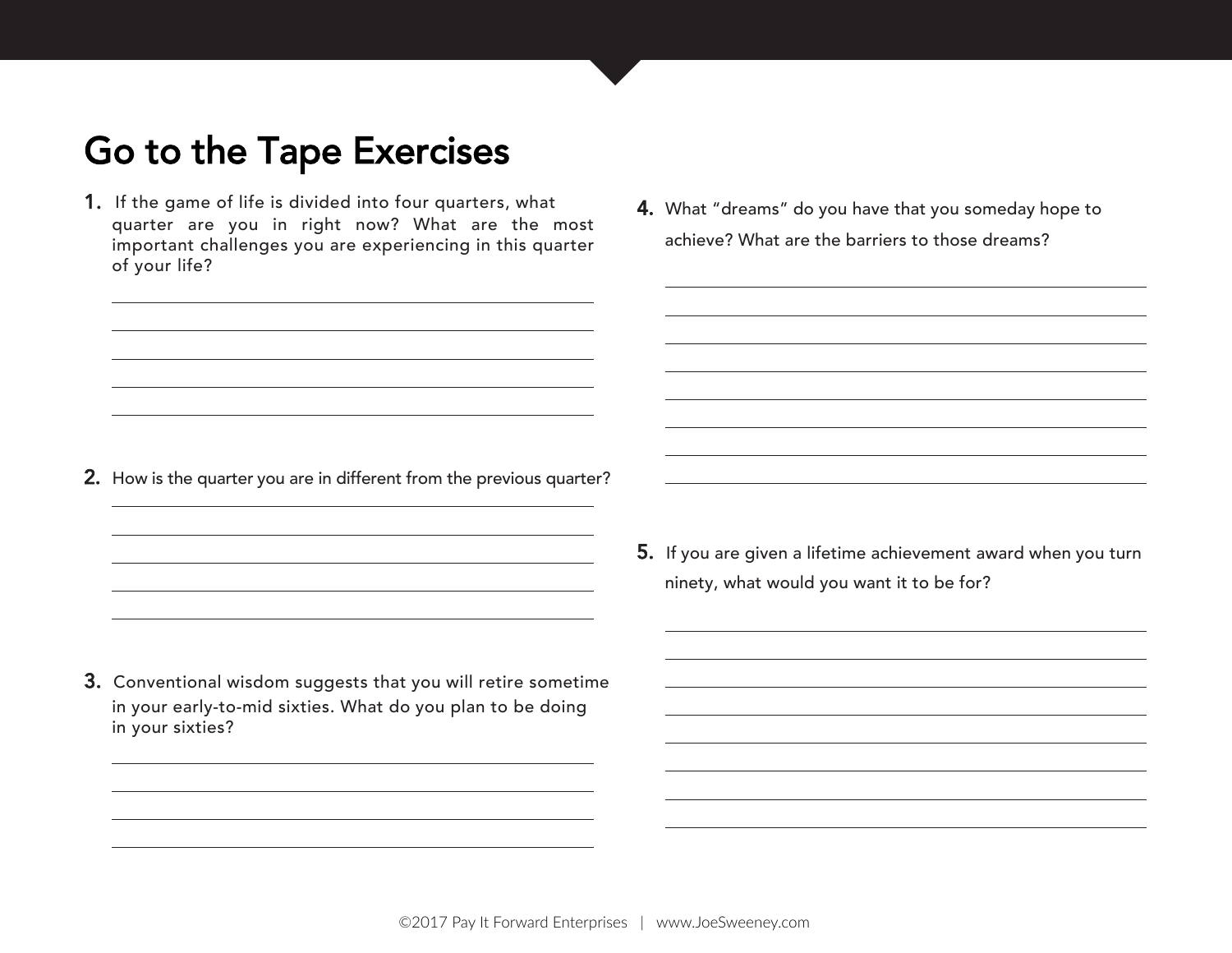#### Action Plan #7: My Four Quarters

As you take time to reflect, what quarter are you in right now? What are the most important challenges you are experiencing in this quarter of your life?

List the challenges & accomplishments of each quarter thus far. For the quarter(s) yet to come: What "dreams" do you have that you someday hope to achieve? What are the barriers to those dreams?

| First Quarter | <b>Second Quarter</b> |
|---------------|-----------------------|
|               |                       |
|               |                       |
|               |                       |
|               |                       |
|               |                       |
|               |                       |
|               |                       |
|               |                       |
|               |                       |
| Third Quarter | <b>Fourth Quarter</b> |
|               |                       |
|               |                       |
|               |                       |
|               |                       |
|               |                       |
|               |                       |
|               |                       |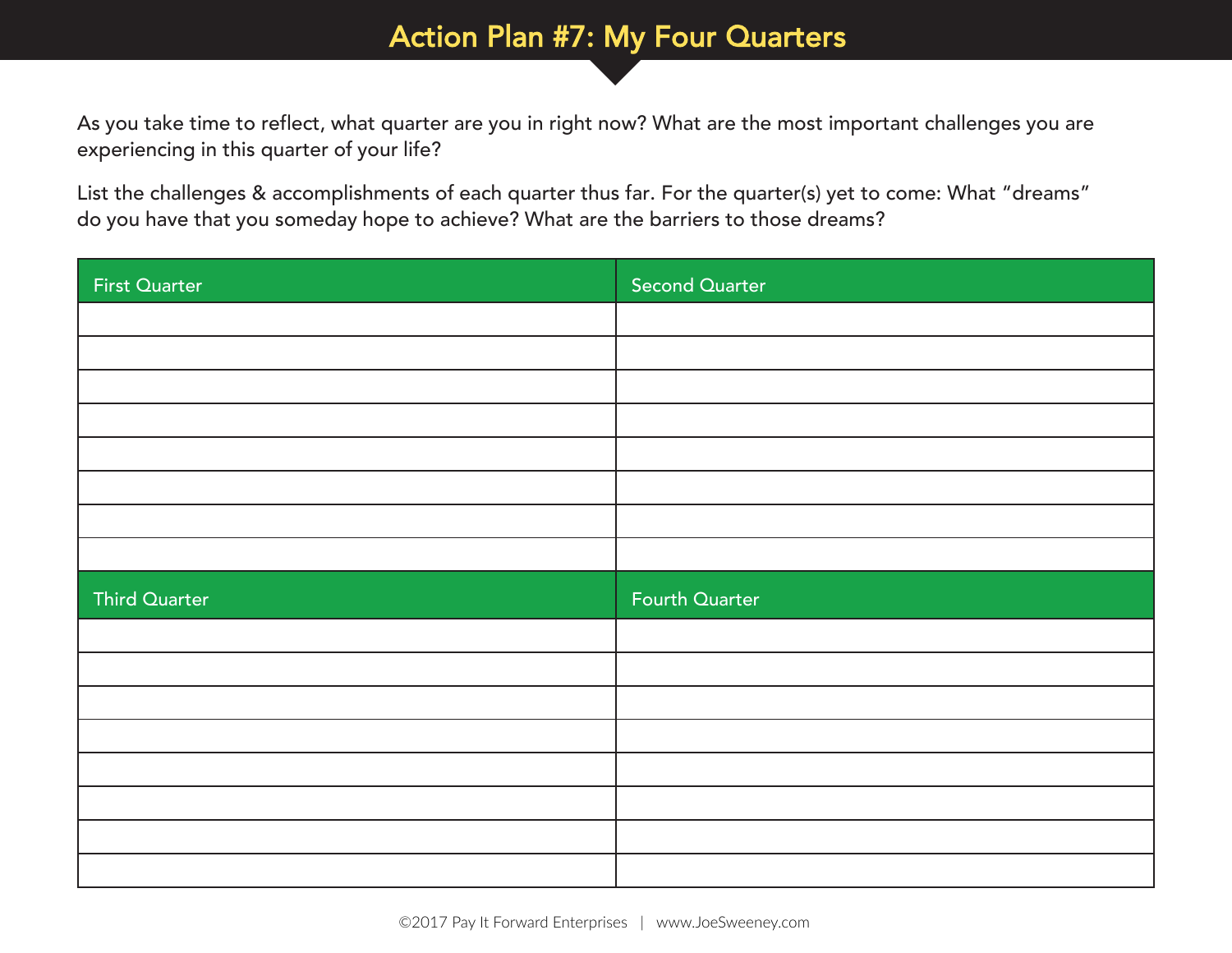# Chapter 8 Instant Replay

#### Strength Comes from Others—The Value of Great Guides

- Every great player—every great coach—always has this response whenever they're interviewed after a great performance: "I couldn't have done this without the help of . . . ." They all recognize one of the most important truths about greatness: you seldom achieve it on your own.
- One of the keys to living a life that is filled with meaning and purpose, you need the kind of wisdom and truth-telling that comes from two popular sources: mentors and guides or accountability partners.
- I've seen how much of a difference a good board of directors can make to the success of the organization and began to wonder if I could recruit my own board to advise me on life issues. I mean, if boards are so critical to an organization's success, why not have our own boards?
- Ask yourself, What are the three to six areas or components that you want to grow in your life? Create your own virtual board of directors to help guide you in those areas of your life. Learn as much as you can about each of them with the goal of trying to let their best qualities influence yours.

• Creating your virtual board of directors shouldn't replace the need for mentors and accountability partners. There's still something powerful about faceto-face meetings with individuals who will take the time to speak into your life. It's just that the busyness of life sometimes makes it difficult to have those meetings. Having a world-class virtual board of directors supplements those meetings and are available any time, night or day.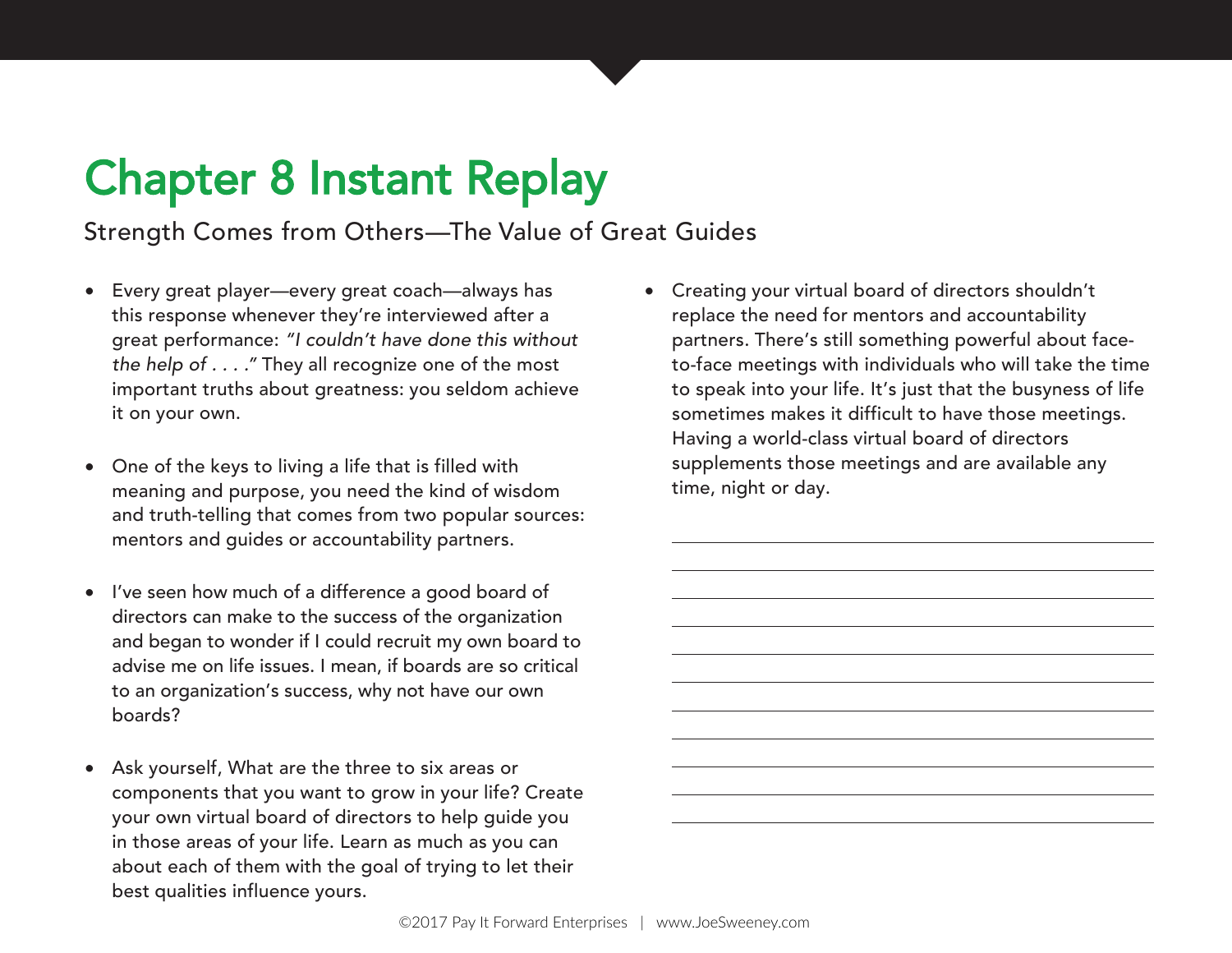1. What three areas of your life are important to you? Ex.: Health/wellness? Financial? Leadership? Education? Contribution to community?

4. What books can you read and research can you do to get closer to these people and learn more about them?

2. Who are individuals that are experts or could be guides

for you in those areas? Discipline? Find three great people who displayed great discipline. Innovation? Who are three great innovative people you could learn from?

5. In addition to your virtual board of directors, who are your accountability partners and mentors that you can meet with in person?

- 3. What daily ritual can you create to continue a connection with these people throughout the day?
- 6. In what areas of your life are you most vulnerable for failing to live up to your expectations? What is your Achilles' heel? How might an accountability partner help you rise above these areas?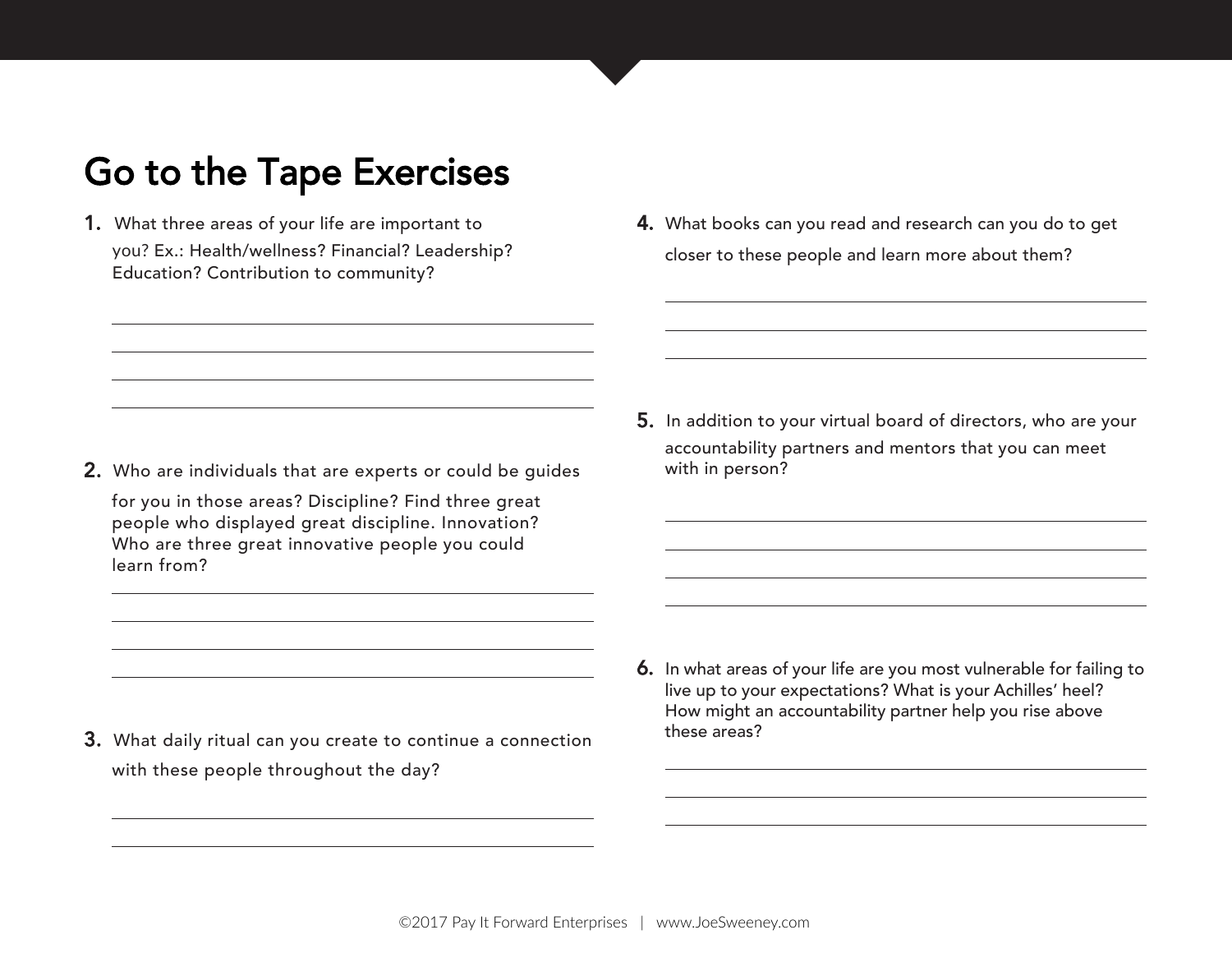### Action Plan #8: Gaining Strength From Others

Stregnth From Others

| Areas of my life that are<br>important for me<br>to grow in: | 3 great people who<br>displayed this trait: | What can I do to learn<br>more about these people/<br>connect with them? | What have I learned<br>from them to<br>implement in my life? |
|--------------------------------------------------------------|---------------------------------------------|--------------------------------------------------------------------------|--------------------------------------------------------------|
|                                                              | 1.                                          | 1.                                                                       | 1.                                                           |
|                                                              | 2.                                          | 2.                                                                       | 2.                                                           |
|                                                              | 3.                                          | 3.                                                                       | 3.                                                           |
|                                                              | 1.                                          | 1.                                                                       | 1.                                                           |
|                                                              | 2.                                          | 2.                                                                       | 2.                                                           |
|                                                              | 3.                                          | 3.                                                                       | 3.                                                           |
|                                                              | 1.                                          | 1.                                                                       | 1.                                                           |
|                                                              | 2.                                          | 2.                                                                       | 2.                                                           |
|                                                              | 3.                                          | 3.                                                                       | 3.                                                           |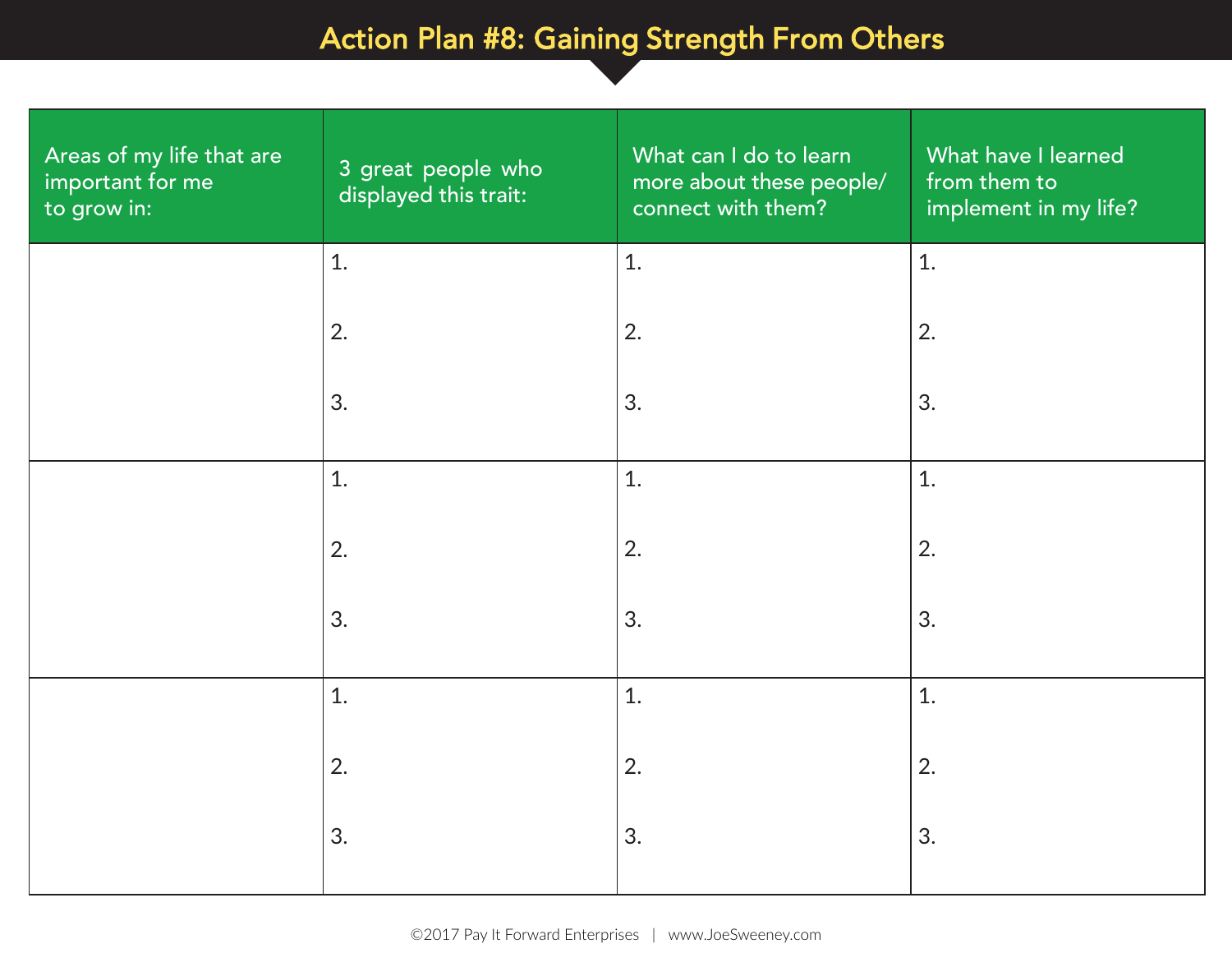# Chapter 9 Instant Replay

Who? Why? Asking Great Questions

- Asking the right questions is a lot more important than knowing all the answers.
- Many times we try to be something other than who we truly are, or we define ourselves by what others think of us. Neither of those options represent your true identity, and we'll never discover that authentic person if we keep asking the wrong questions. Two of the most important questions are: "Who am I? Why am I here?"
- When professional sports leagues began considering the use of instant replay to review close calls, just about everyone objected because it would slow down the game. And I think that's why we resist spending time on asking the right questions. It takes time. We've become so conditioned to doing that we've neglected what we are being. We're too busy to sit quietly and reflect on the right questions.
- Asking the right questions takes time because the answers aren't always easy or obvious. Questions about identity and purpose and meaning push us into places that may be uncomfortable.

• As Shakespeare wrote, "To thine own self be true." Knowing who you are, then, is not only essential to your own ability to live an authentic, purposeful life, but it frees you from the bondage of trying to be what everyone else expects you to be.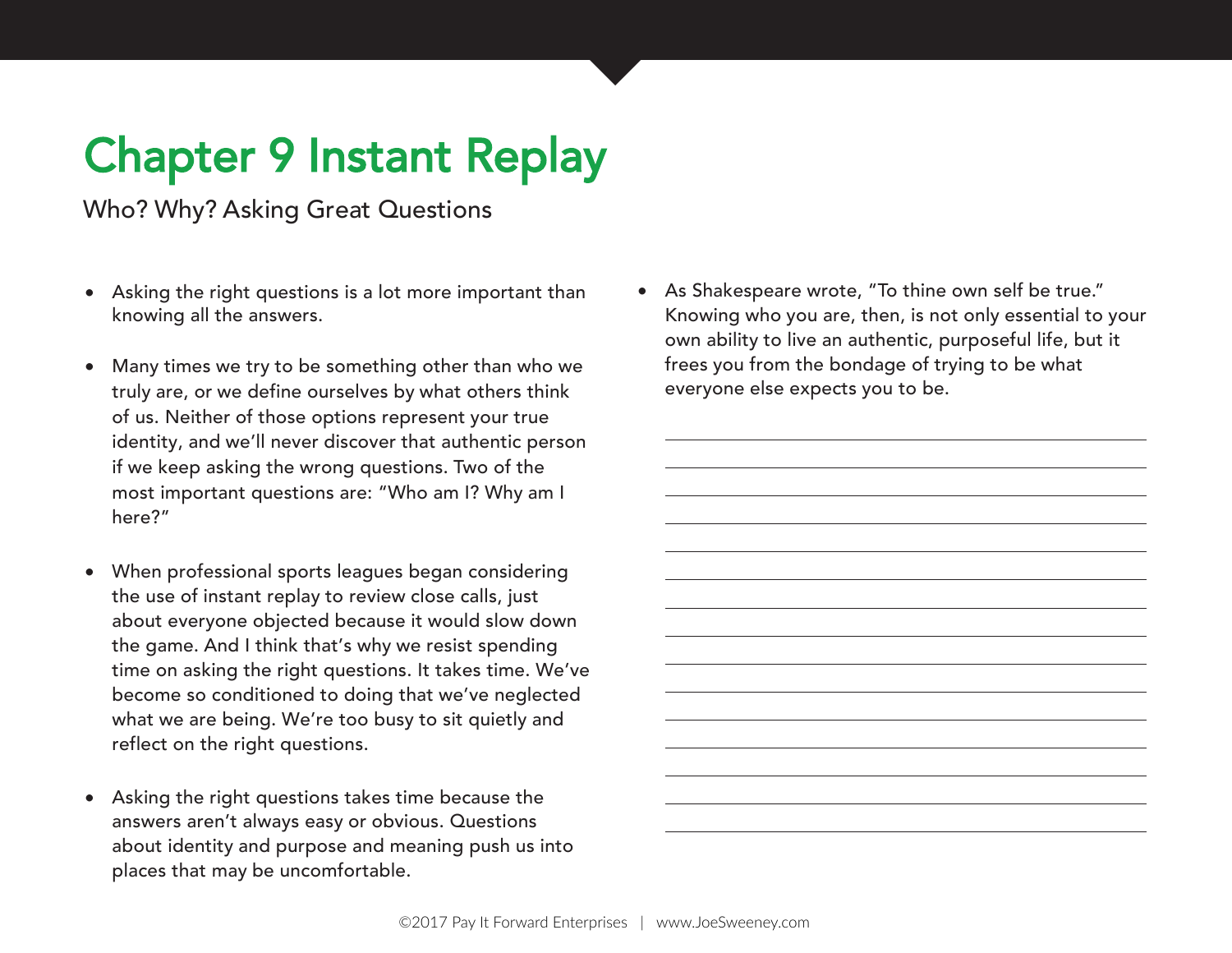- 1. In terms of what you want to accomplish in your life, where are you right now, where do you want to go, and what will it take for you to get there? Who can help you get there?
- 5. If you had to list only three adjectives that best described who you want to be, what are they? How accurately do those adjectives describe you?

- 2. What do you value most in life, and how are those values reflected in the way you live?
- 6. What gives you joy? What could you do to experience more of it?

- 3. What are the things in your life that you need to accept?
- 7. What is your wildest dream, and what are you doing to turn it into reality?
- 4. What are the things in your life that you need to change?

©2017 Pay It Forward Enterprises | [www.JoeSweeney.com](http://www.joesweeney.com/)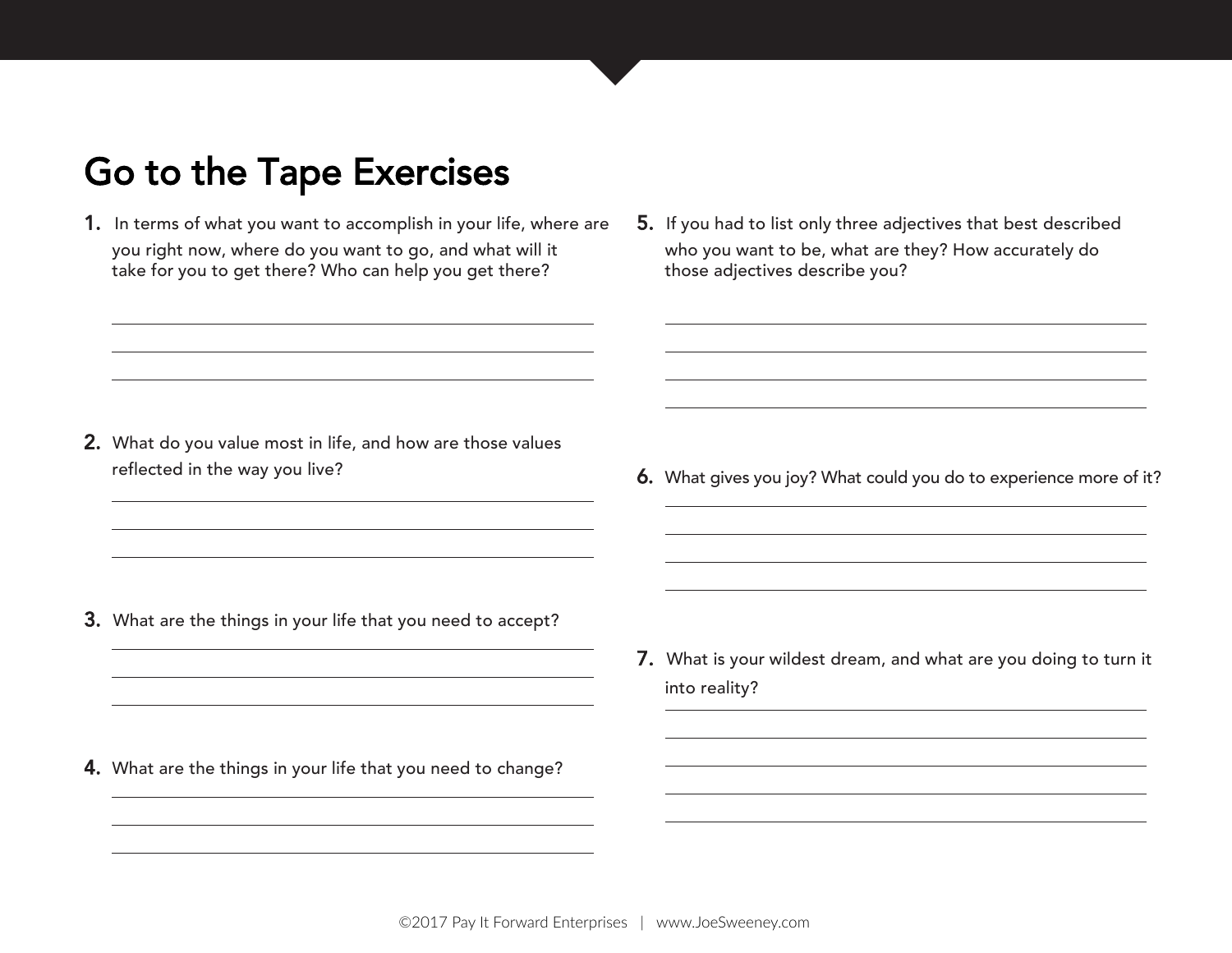#### Action Plan #9: Who Am I? Why Am I Here?

Start reflecting on the answers to these questions and then over the next several weeks, set aside some time to read through your answers, and as you do, begin crafting your answer to the two basic questions: Who am I? Why am I here?

1. Write down your parents' full names, birth places and birth dates. How many siblings did each have? Describe each of your parents—what are their dominant traits? What adjectives would you choose to describe them?

2. Now focus on yourself. Write down your full name. When and where you were born. What is your gender, race or ethnic group, religion even details like your hair color (if you have any left), eye color, physical build. Do the same for each of your siblings. List every place you've lived—the name of the city; the description of your house or apartment.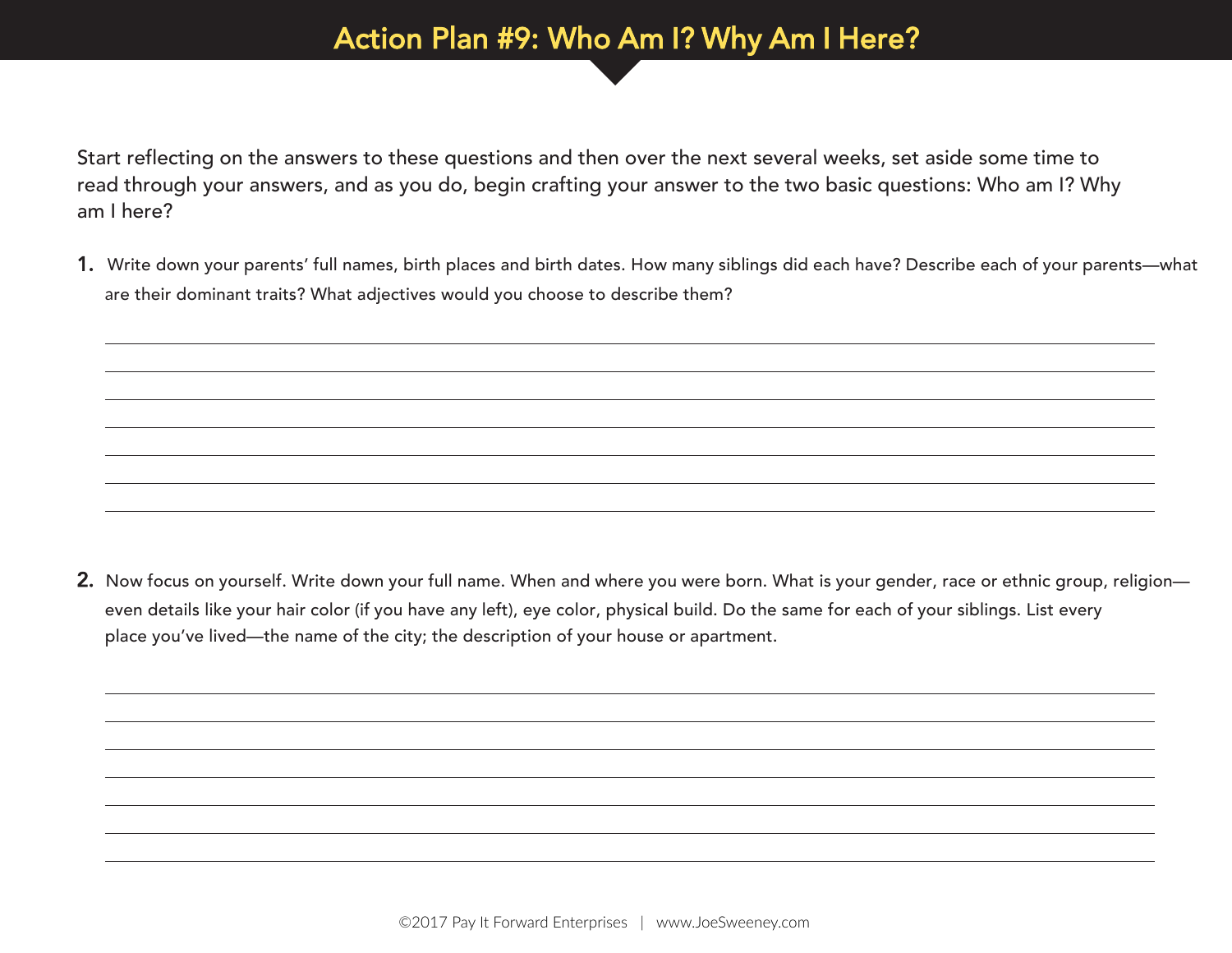3. List six to eight personal characteristics or qualities that you feel you inherited from your parents and the way you were nurtured. For example, if your father was generous, did you inherit that quality from him? Another way to look at this is to describe how you are like your father and/or mother.

4. Now look a little deeper at yourself. What do you like about yourself? What qualities or traits give you the greatest sense of satisfaction or even pride?

5. What don't you like about yourself? What are some qualities or traits that you would change if you could?

6. What are you good at? What skills or knowledge do you have? What contributions to others do you make that you enjoy doing? What do you feel called or inspired to do that goes beyond a career or a job?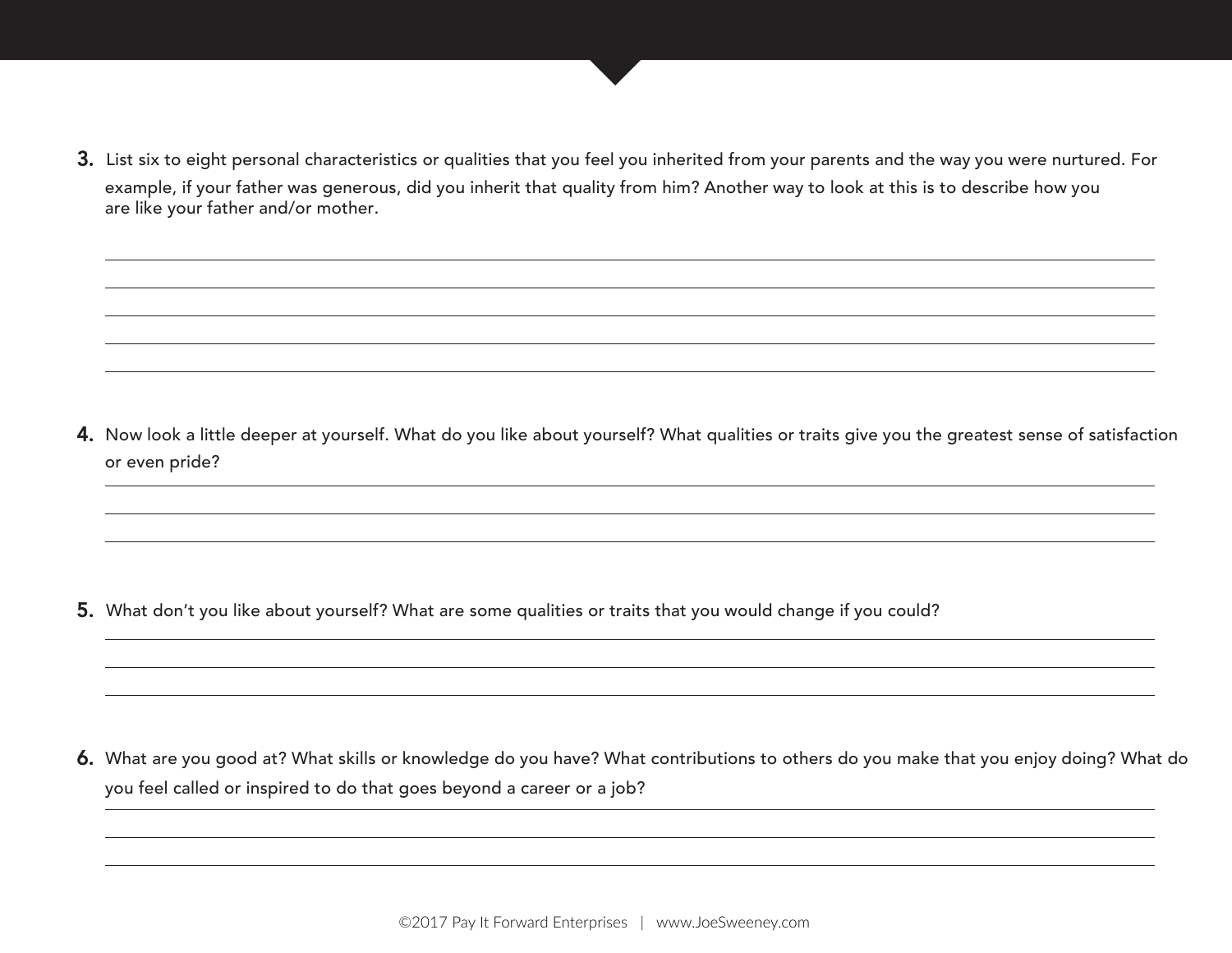# Chapter 10 - Instant Replay

Living Your Legacy—Going on Your Journey

- If you want to leave a legacy, you have to live a legacy.
- It's usually not until we hit our middle years that we even consider the fact that some day we will be gone, and then what? How will I be remembered? What will I leave for my kids that has lasting value?
- How can you live the kind of life that will have a lasting and positive impact long after you leave this earth. What can I do over the next thirty years that will be remembered and treasured for the following 200 years?
- You don't have to live a charmed life or always be successful in order to leave a positive legacy. In fact, it's often through the way we treat others or respond to the disappointments—even failures—that form the building blocks of our legacies.
- After further review, you learn that all of life is fleeting our health, our youth, and especially the stuff we've worked so hard to attain. It will all pass away. The only thing that lasts is your legacy.

• What are you doing today—what will you do over the next ten, twenty, thirty years—that will have a positive impact and influence for generations to come?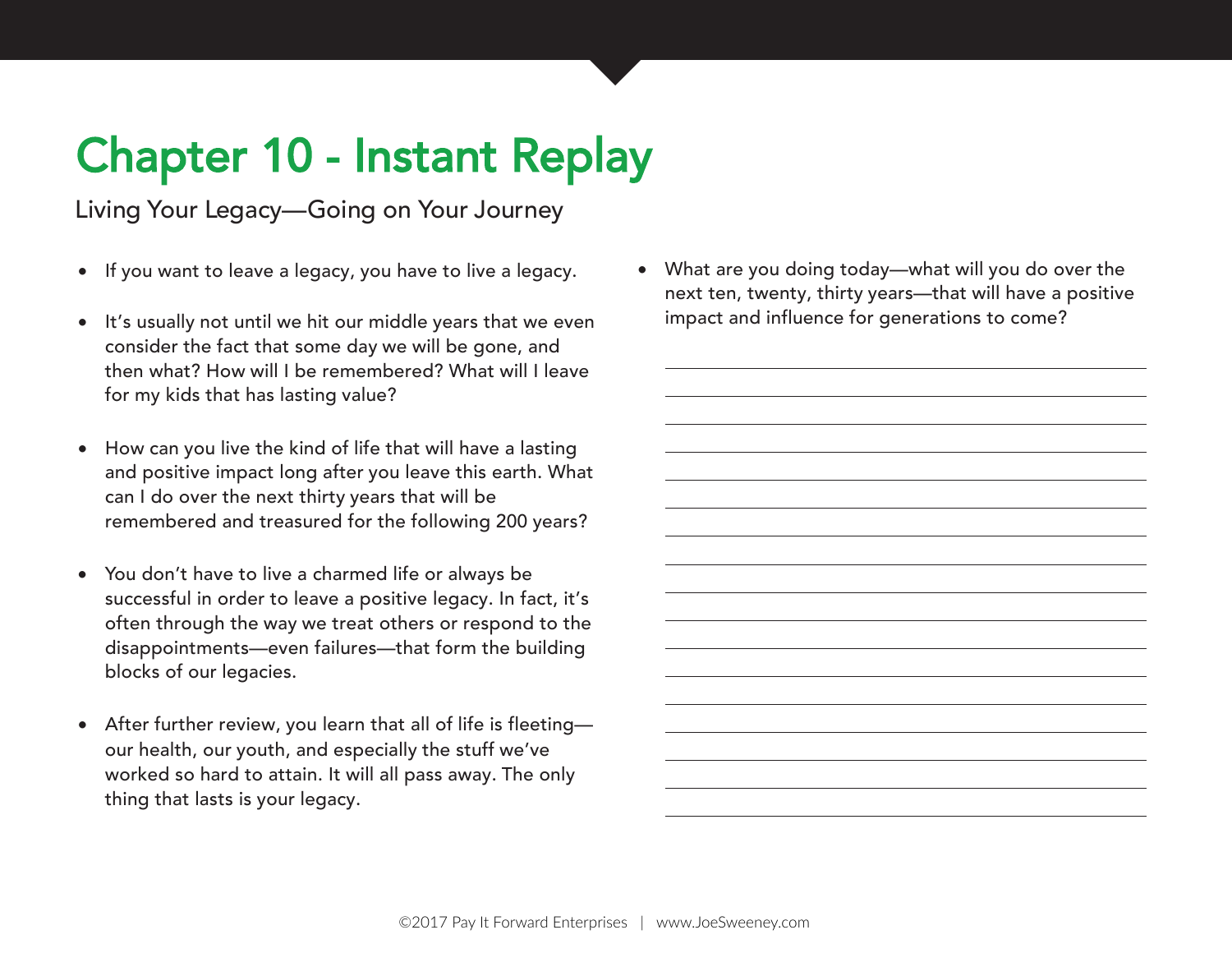ESPN Magazine runs a feature on the last page of each issue that chronicles "a day in the life" of a major sports figure. It's interesting, but it also offers a glimpse into the character, values, influences, rituals, etc. of that person. If it's true that in order to leave a legacy you have to live a legacy, how are you living on a day-to-day basis that will shape your legacy. In the worksheet below, beginning with when you wake up and ending at bedtime, write down how you live on a typical day and then how you would like to live on a legacy day.

Reflect on your completed worksheet (on the next page). What do you need to change in your life each day to start living a legacy? Choose 3 items to start working on now.

| 1. $\overline{\phantom{iiiiiiiiiiiiiiiii}}$ |
|---------------------------------------------|
|                                             |
| $2.$ $\overline{\phantom{a}}$               |
|                                             |
| $3.$ $\overline{\phantom{1}}$               |

What stories will people tell about you when you are gone?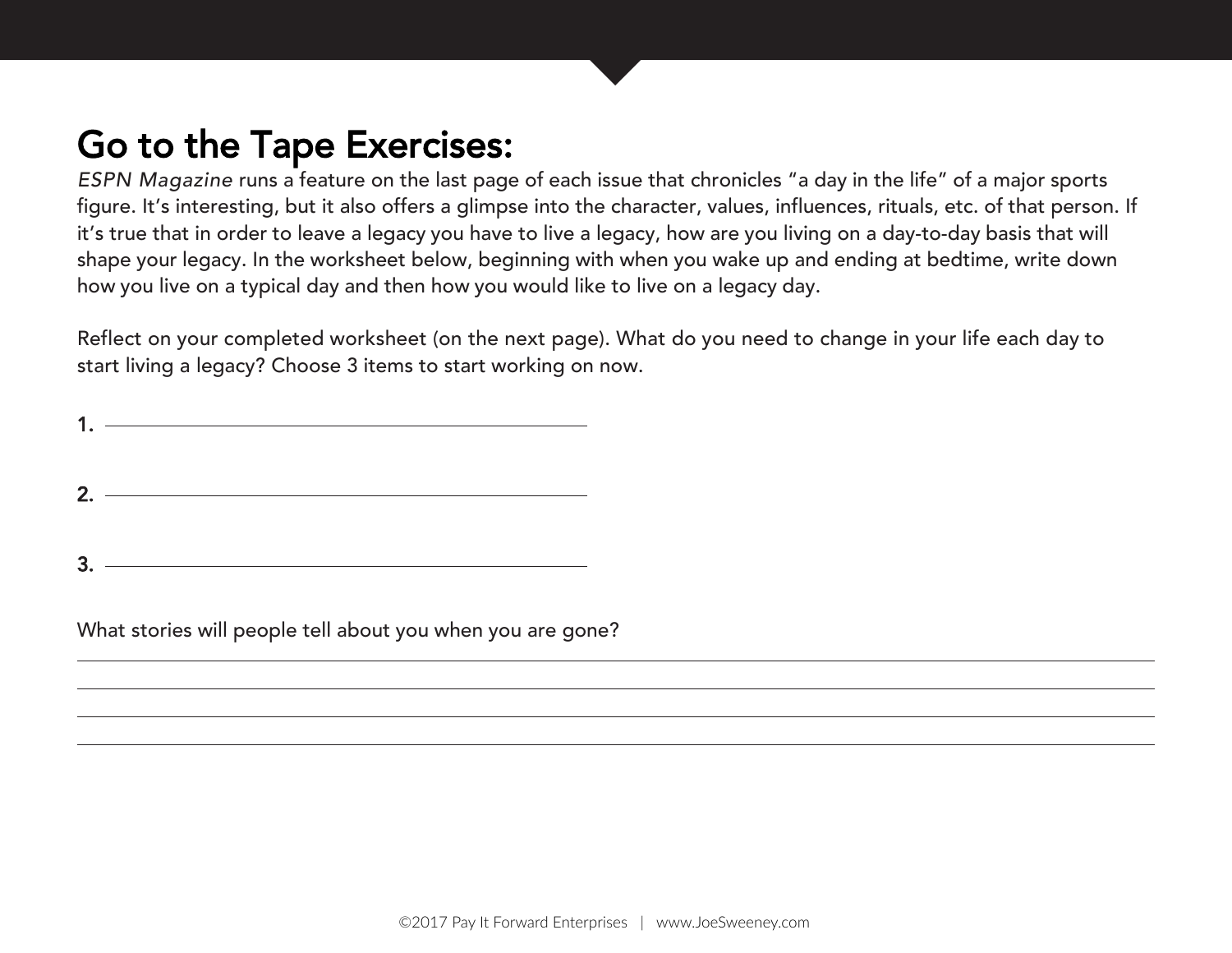### Action Plan #10: A Day in the Life of Me

| Time                       | Your Current Day | Your Legacy Day | Time                        | Your Current Day | Your Legacy Day |
|----------------------------|------------------|-----------------|-----------------------------|------------------|-----------------|
| 6 a.m                      |                  |                 | 3 p.m                       |                  |                 |
| 7 a.m                      |                  |                 | 4 p.m                       |                  |                 |
| <b>8</b> a.m               |                  |                 | 5 p.m                       |                  |                 |
| 9 a.m                      |                  |                 | 6 p.m                       |                  |                 |
| 10 a.m                     |                  |                 | 7 p.m                       |                  |                 |
| 11 a.m                     |                  |                 | 8 p.m                       |                  |                 |
| 12 p.m                     |                  |                 | $9~\mathrm{p.m}$            |                  |                 |
| 1 p.m                      |                  |                 | $10\ \mathrm{p.m}$          |                  |                 |
| $2\ \mathrm{p}.\mathrm{m}$ |                  |                 | $11\,\mathrm{p}.\mathrm{m}$ |                  |                 |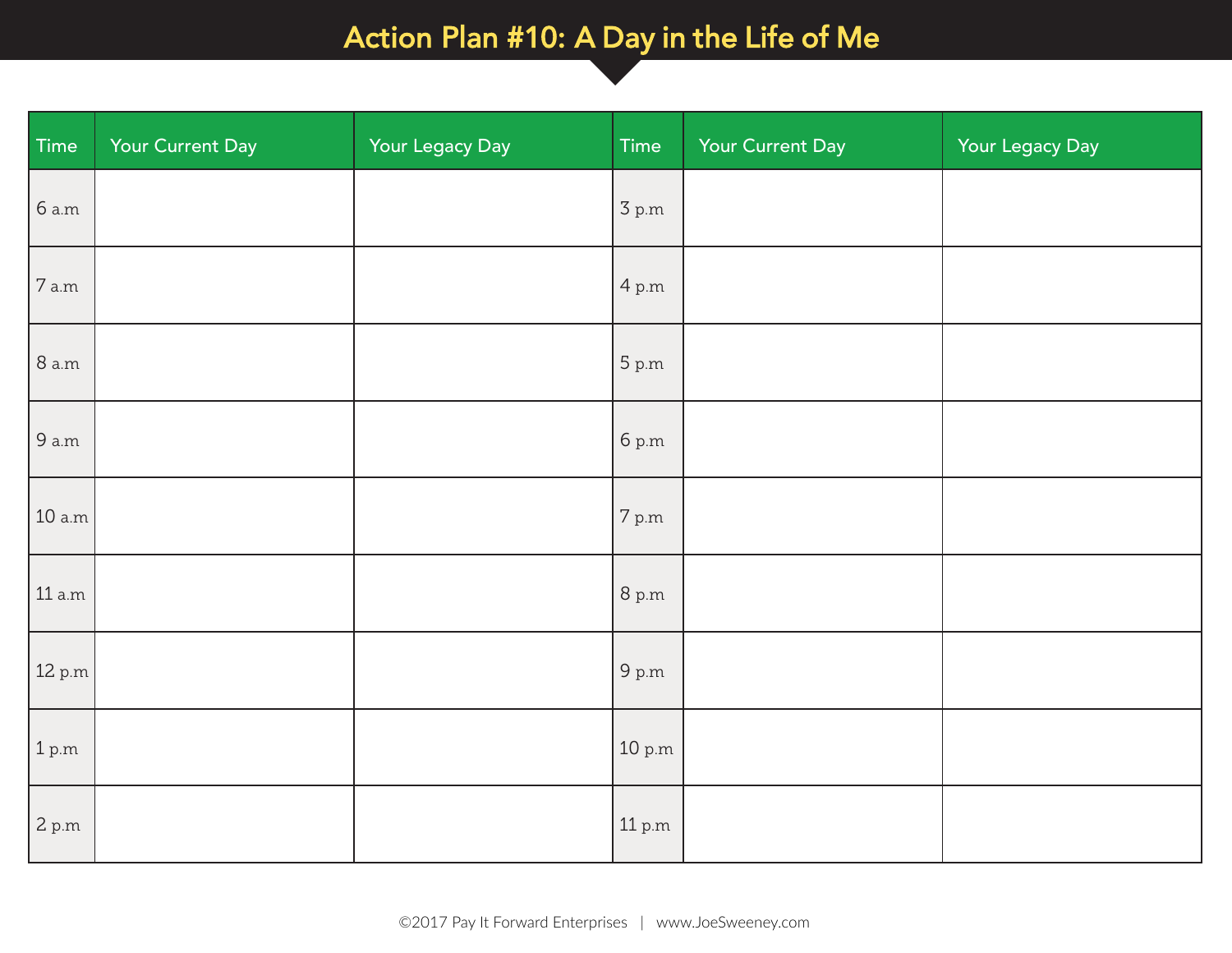# Chapter 11 Instant Replay

After You Leave the Game—The Art of Letting Go

- At some point, it's time to go. For most, it's not easy. Look at how difficult it is for professional athletes to leave the game. Often they hang on one year too long, leaving us with images of a once-great warrior barely able to keep up with his teammates. But it's not just athletes who find it difficult to let go.
- How can you let go in such a way that you can still enjoy a dynamic life of meaning and purpose? After further review, you will discover that there's a right way and a wrong way to leave the game.
- Many think being able to do whatever we want to do will fulfill us, but it's an empty fantasy.
- Instead of thinking about retirement as a time to withdraw from your career and fade off into the sunset, can you think of it as a time to refire?
- After you leave the game, find another way to play, whether it's volunteering, mentoring, or stretching yourself with a whole new career, albeit one you can play a little slower and with more enjoyment.
- So why is it so hard for us to let go? The struggle revolves around six common fears:
	- 1. The fear that your best years are over
	- 2. The fear you will never find anything as meaningful
	- 3. The fear and insecurity about finances
	- 4. The worry about lifestyle
	- 5. The fear of networking
	- 6. The Ultimate Fear: Death
- The question remains for us: how do we detach from what we know, what we do, and what we have? How do we detach from life itself? How do you actually detach from the things you think are so important? One step towards detachment is to attach to something of greater value. When you daily practice the art of letting go, you are truly living.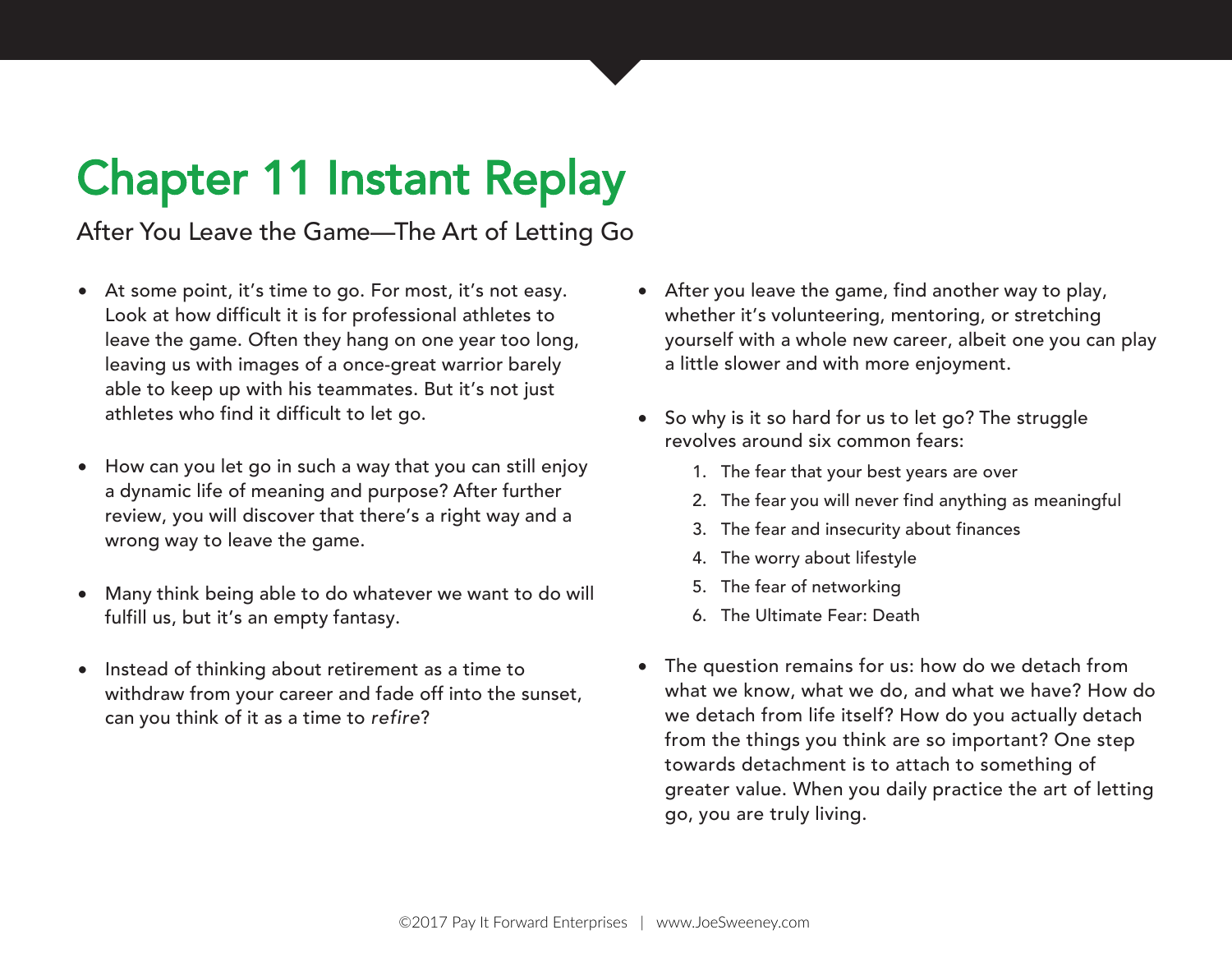- 1. Get rid of five things this week in your closet, your desk, and your garage. Repeat each month.
- 3. When you go to be tonight, try looking down at yourself from the ceiling. What do you see? Someone who is brave, has followed their passions, was a good parent or spouse, took risks in relationships, made a difference in the world?

- 2. Try this simple exercise from Hale Dwoskin's "Sedona Method." Pick up a small, common object like a pencil or a stone. Grip it as tightly as you can until it becomes uncomfortable. Then open your hand. Is the object attached to your hand? What's preventing you from just letting it drop? How is this much like the way you hold on to feelings, possessions, or relationships that are not helpful or healthy? [www.sedona.com/Home](http://www.sedona.com/Home.asp)
- 4. Select a morning when you are free of any obligations—family, work, community. Then find a quiet place where you will not be interrupted and spend the morning thinking about your impending death.

I believe your best years are always ahead of you and are never over. Take some time to reflect on your fears, list them, face them and then list ways you can reframe them to be more fully present with the time you have and even turn them into open doors for your next adventure.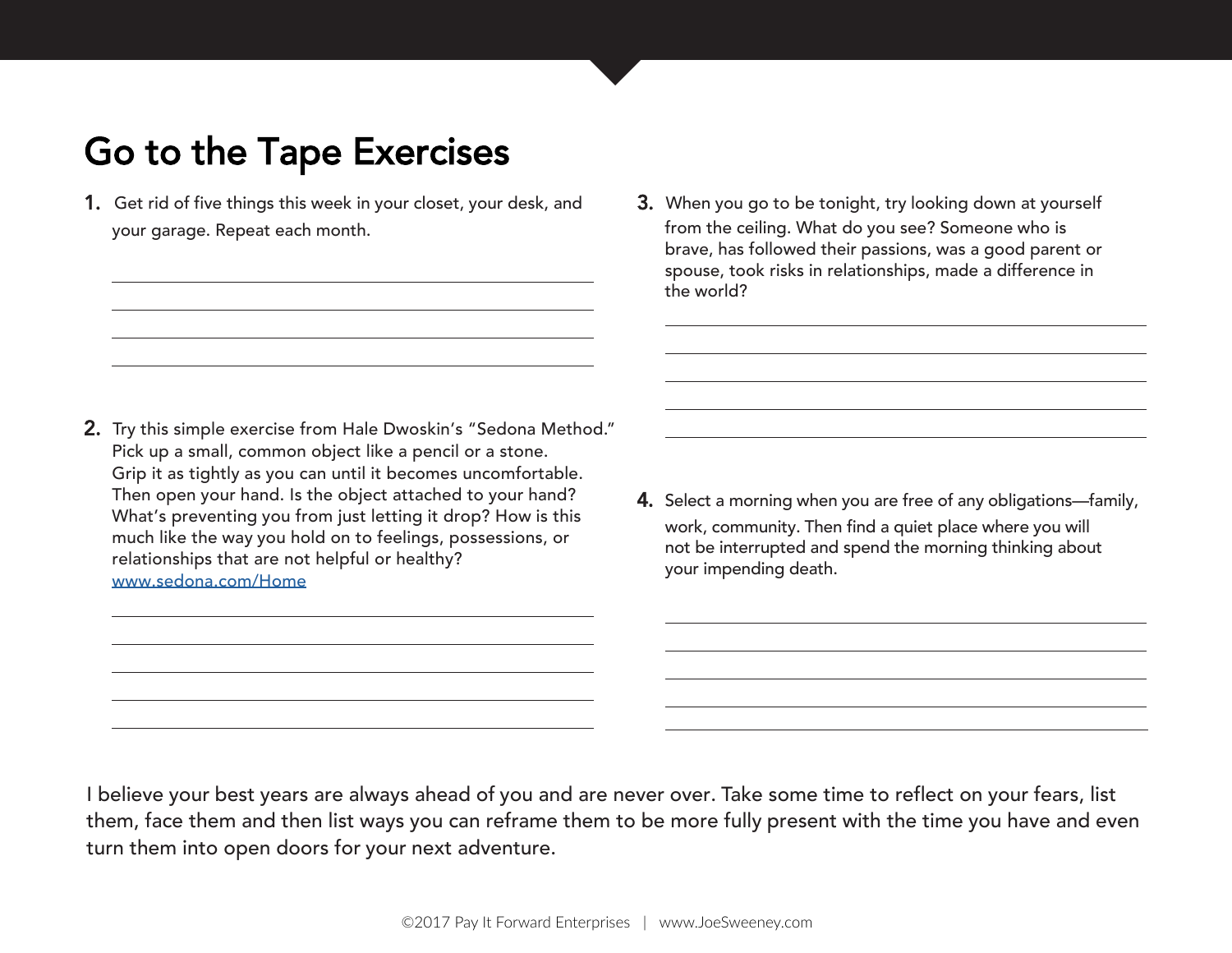### Action Plan #11: Face Your Fears

| The fear: that your best years are over              |
|------------------------------------------------------|
| Reframe:                                             |
|                                                      |
| The fear: you will never find anything as meaningful |
| Reframe:                                             |
|                                                      |
| The fear: insecurity about finances                  |
| Reframe:                                             |
|                                                      |
| The fear: worry about lifestyle                      |
| Reframe:                                             |
|                                                      |
| The fear: networking and building relationships      |
| Reframe:                                             |
|                                                      |
| The Ultimate Fear: Death                             |
| Reframe:                                             |
|                                                      |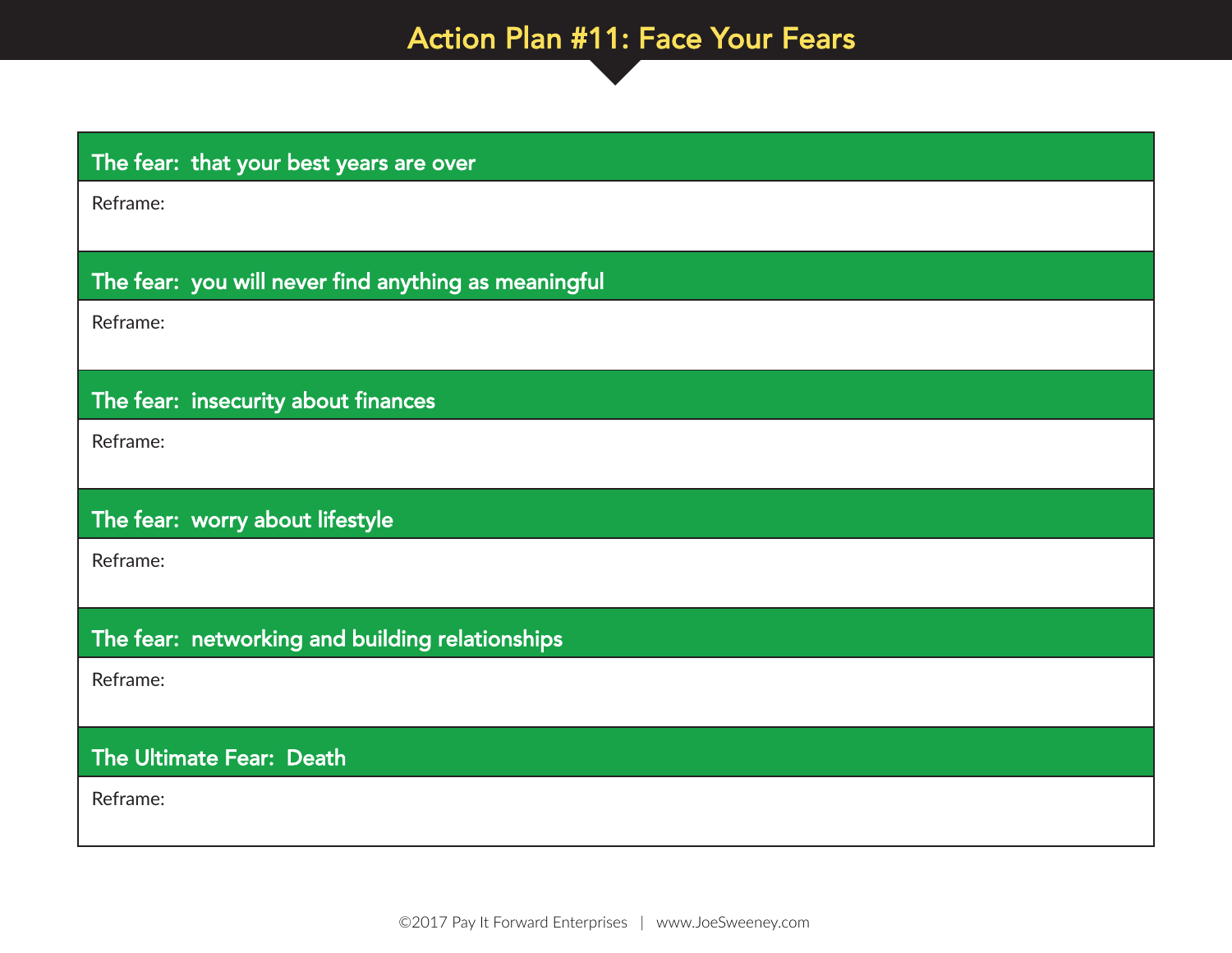# Chapter 12 Instant Replay

When to Call an Audible—New Tricks for the Playbook

- Sometimes you just have to mix things up in your life, and after further review, I've come up with four new "plays" that will help you play the game better.
- The Value of Humor: A little humor won't solve all your problems, but it sure makes your journey on this planet a lot more fun. And fun is good. If you haven't discovered it yet, life can be challenging.
- The Value of Humility: Humility is the recognition that we're no better than anyone else, so let's start living as if we really believed that. If you want to have an influence on others, practice humility, because in an increasingly self-absorbed culture, it is the humble individual who will shine as a beacon.
- The Value of Simplicity: the gift of simplicity is one you will treasure once you find it. A good place to start is to create a list. I call it the "Not-to-Do List." What will you stop doing or say no to in order to free yourself from those things that enslave you. Simplicity is really a process of subtraction.

• The Value of Gratitude: a wonderful emotion that occurs when you focus on what you have as opposed to what you lack. Because we are repeatedly told we need more, gratitude does not come naturally. We have to cultivate it.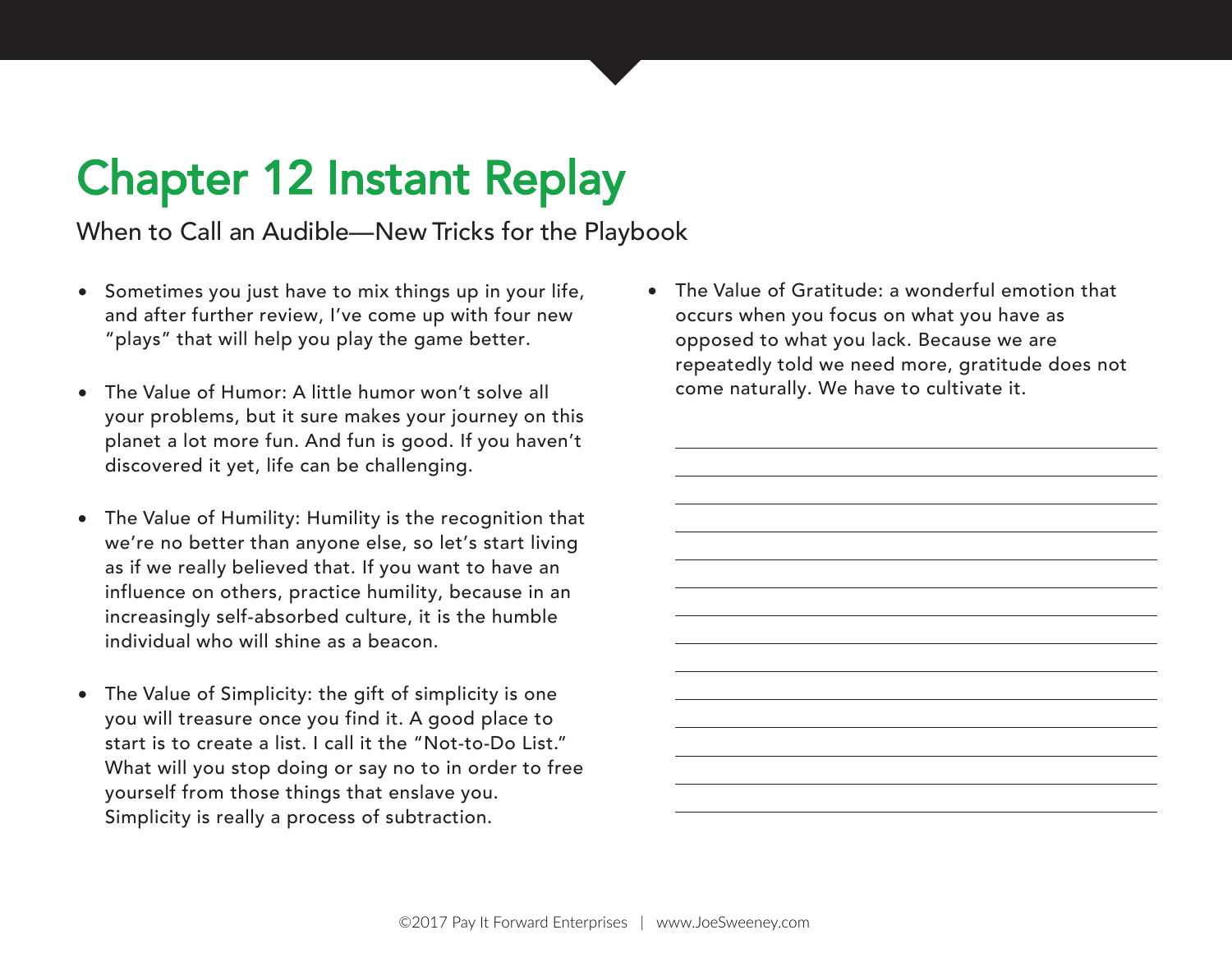- 1. Write three things down each day that you are grateful for.
- 3. Find something to laugh about each day a real belly laugh.

- 2. Take 5 things out of your closet or drawers and give them away. Make sure one item is meaningful to you.
- 4. Try to put others first before yourself each day.

Here's a little experiment. Take a few minutes to list everything that is lacking or has gone awry in your life. We'll call this the Life Sucks list. Include things like a relationship that's been damaged or broken. Your biggest regrets. The year you got downsized. Anything thing that's lacking in your life.

Now shift gears and begin making another list. I'll call it the Life Is Pretty Darn Good list. Write down everything you can think of that's good in your life. The things that make you happy or give you great satisfaction. Maybe your kids. Your spouse. Your salary. Your last vacation.

Okay, how did you feel as you worked on both lists? Chances are, as you looked at how your life sucked, you felt pretty lousy, but when you began listing all the pretty darn good things in your life, you felt a lot better.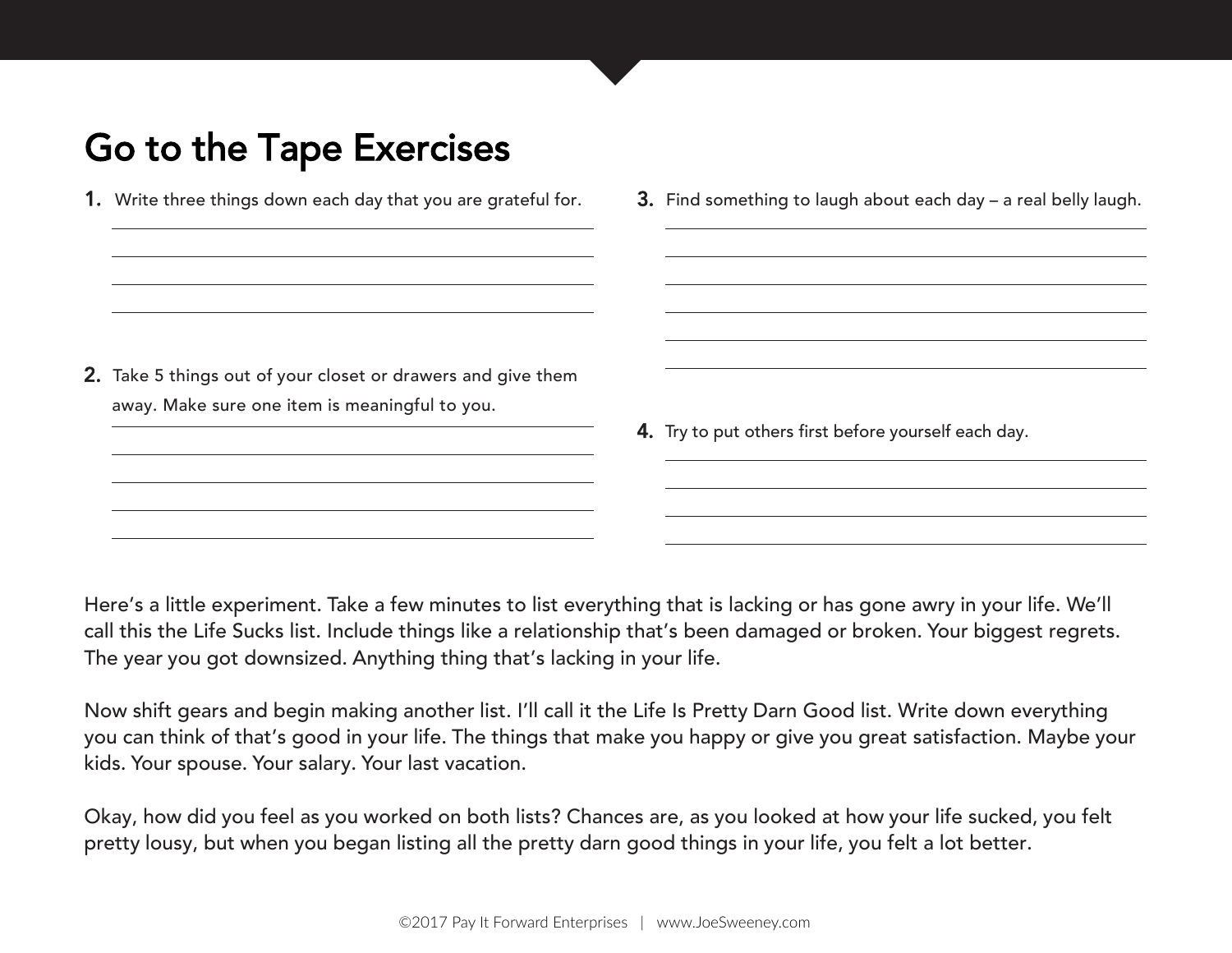### Action Plan #12: Life Is Pretty Darn Good List

Life Is Pretty Darn Good List

| Life Sucks | Life Is Pretty Darn Good |
|------------|--------------------------|
|            |                          |
|            |                          |
|            |                          |
|            |                          |
|            |                          |
|            |                          |
|            |                          |
|            |                          |
|            |                          |
|            |                          |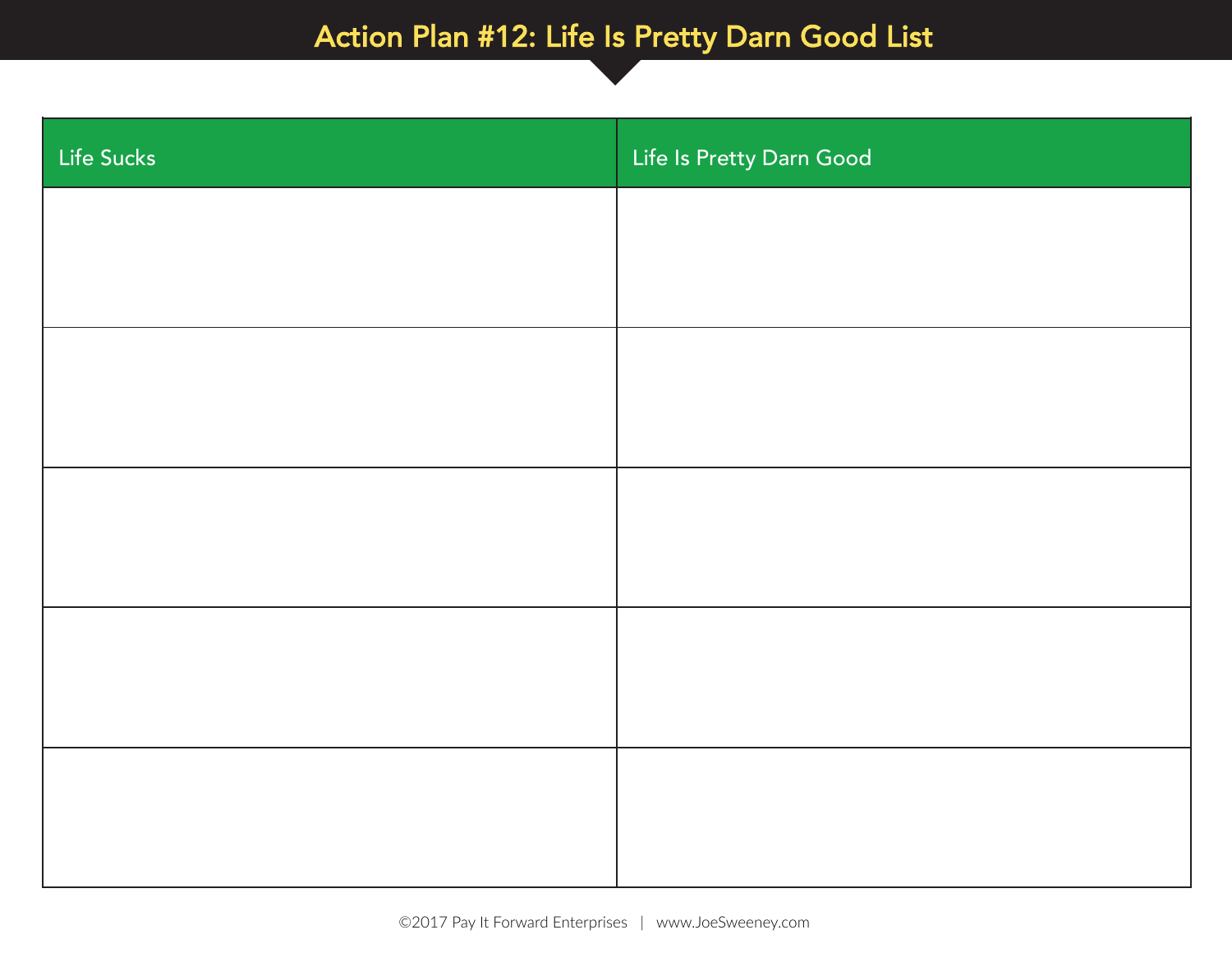# Chapter 13 Instant Replay

Post Game Reflection—the Final Ticks on the Clock

- You reflect to gain understanding, and then you act on what you have learned. And the ultimate experience of reflection informs us that there is an expiration date on our lives; life, as we know it, will end.
- In essence, you have no idea when the game is going to end. So you have a choice, regardless of how much time you have left. You can play it safe and hope for the best, or you can stare the clock in the face and choose to live each day, each minute, each second to the fullest.
- According to author Shannon Alder, "When you settle for anything short of the best life God wants to offer you, then you have been tempted to remain safe, and the accountability for not changing your life becomes your prison of regret."
- The ultimate value of reflection is the recognition that you only have so much time left, and the action required of this reflection is answering these questions: What are you going to do about it? How are you going to spend it?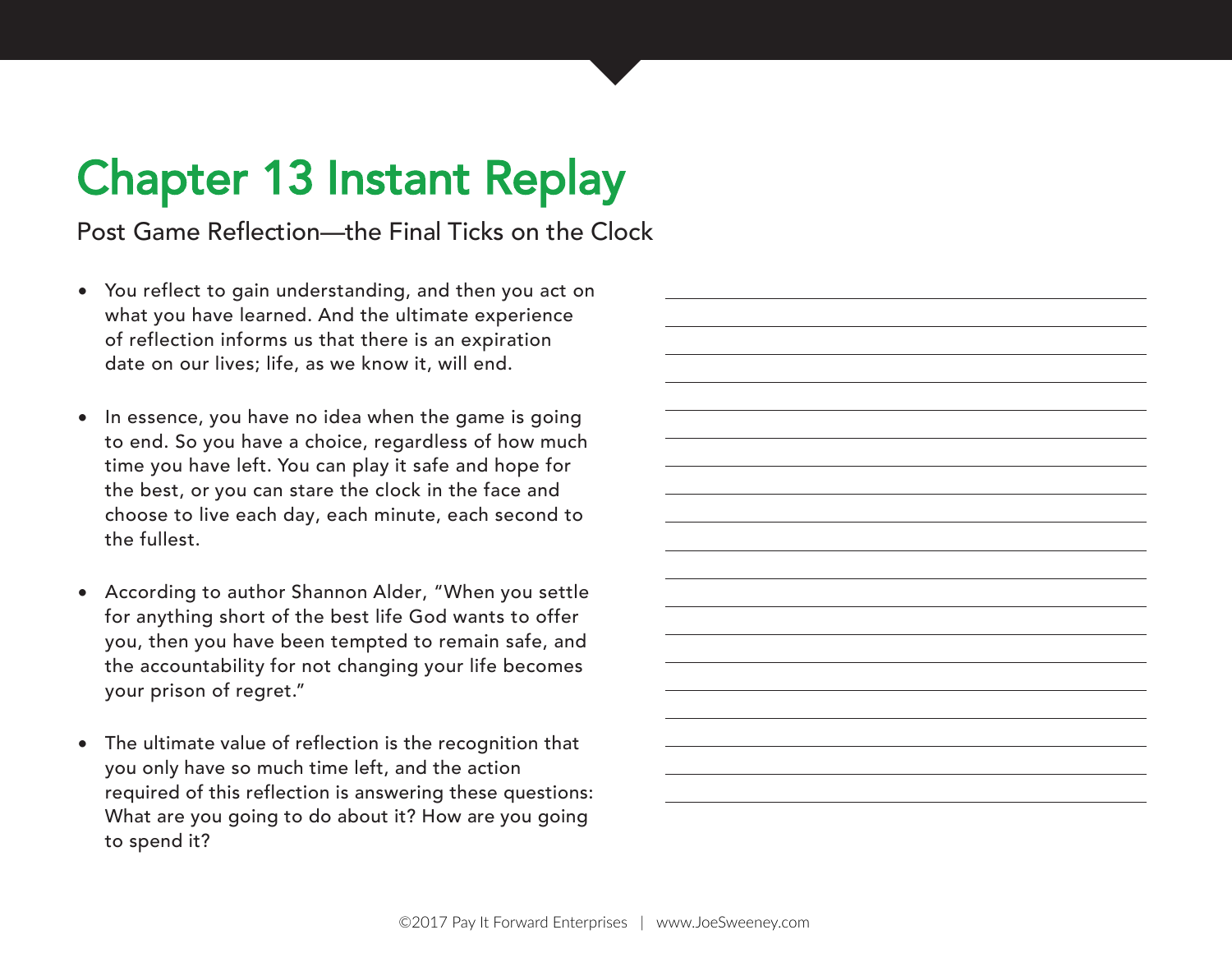- 1. To help you find the best answers to those questions, I'd like you to think in terms of today versus someday. Have you ever sat back and said someday I'm going to . . . ?
	- · Someday I'm going to take that dream vacation with my family to Italy.
	- · Someday I'm going to start doing a date night with my spouse.
	- · Someday I'm going to run a marathon.
	- · Someday I am going to get my finances in order and start saving money.
	- · Someday I'm going to call that friend who hurt me and tell her, "It's okay. I forgive you."
	- · Someday I'm going to make out my will.
	- · Someday I'm going to join a gym and lose thirty pounds.
	- · Someday I'm going to go on that mission trip with my church and help build a school for children in Guatemala.
	- · Someday I'm going to learn a second language.
	- · Someday I'm going to write that book that's been bubbling up inside of me.
	- · Someday I'm going to build a treehouse for my grandchildren.
	- Someday I'm going to get more spiritually centered.

2. What if you turned the tables and someday became today?

3. What would your life look like if instead of always looking forward to someday, you turned those somedays into today?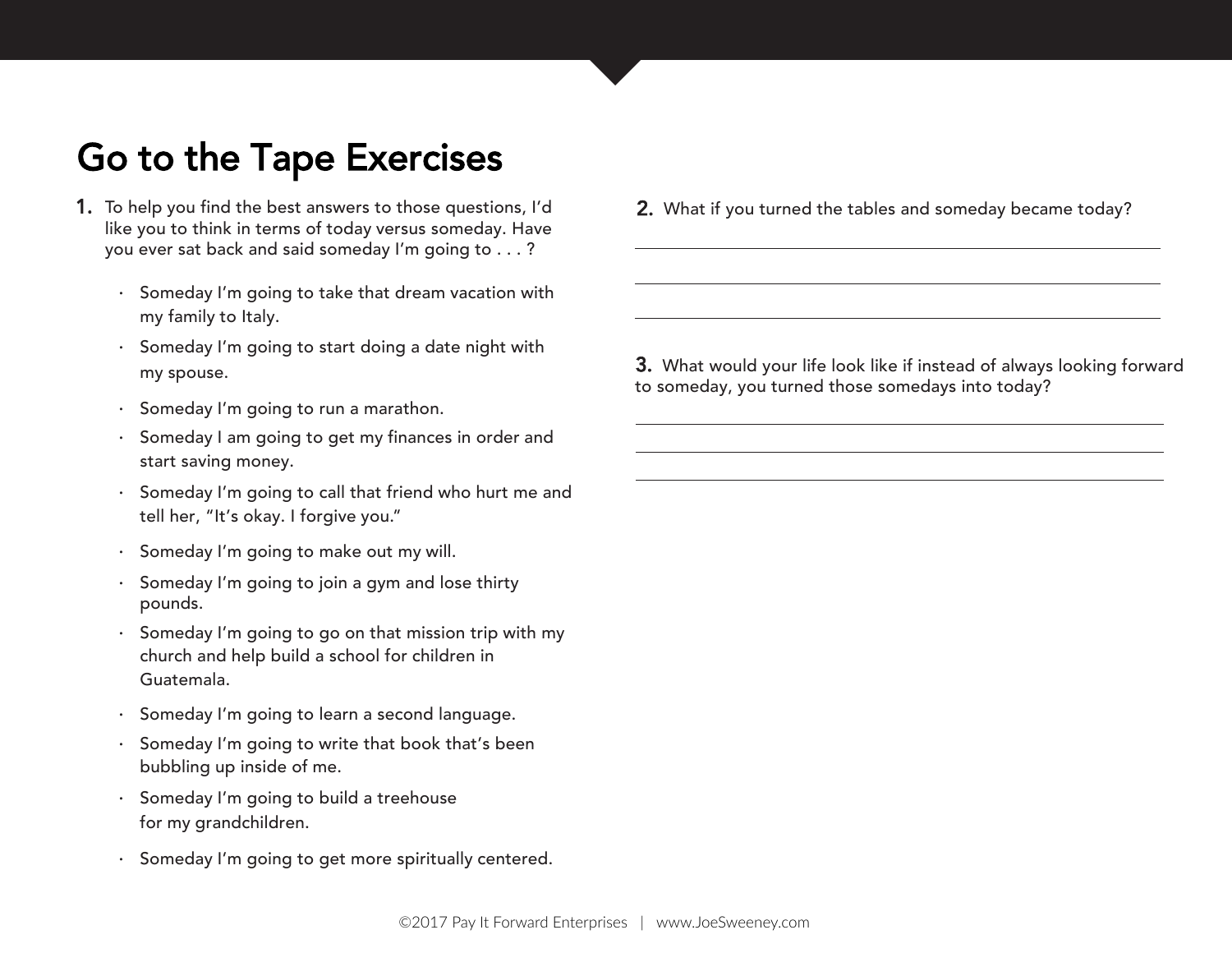#### Action Plan #13: Someday vs. Today

If you really want to get the most out of the time you have left on this planet, take a few minutes right now to make a list of three "somedays." Three out-of-the ordinary things you hope to do someday. They could be anything from something big and audacious that seems almost impossible to a small act of kindness or appreciation. Don't think of anything else.

After you write down these three someday goals, I'd like you to review and write down what you actually did today.

As you review how you spent today, ask yourself: "What did I do that gets me closer to achieving any of the three someday goals I listed above?" Or, what can I do to get closer?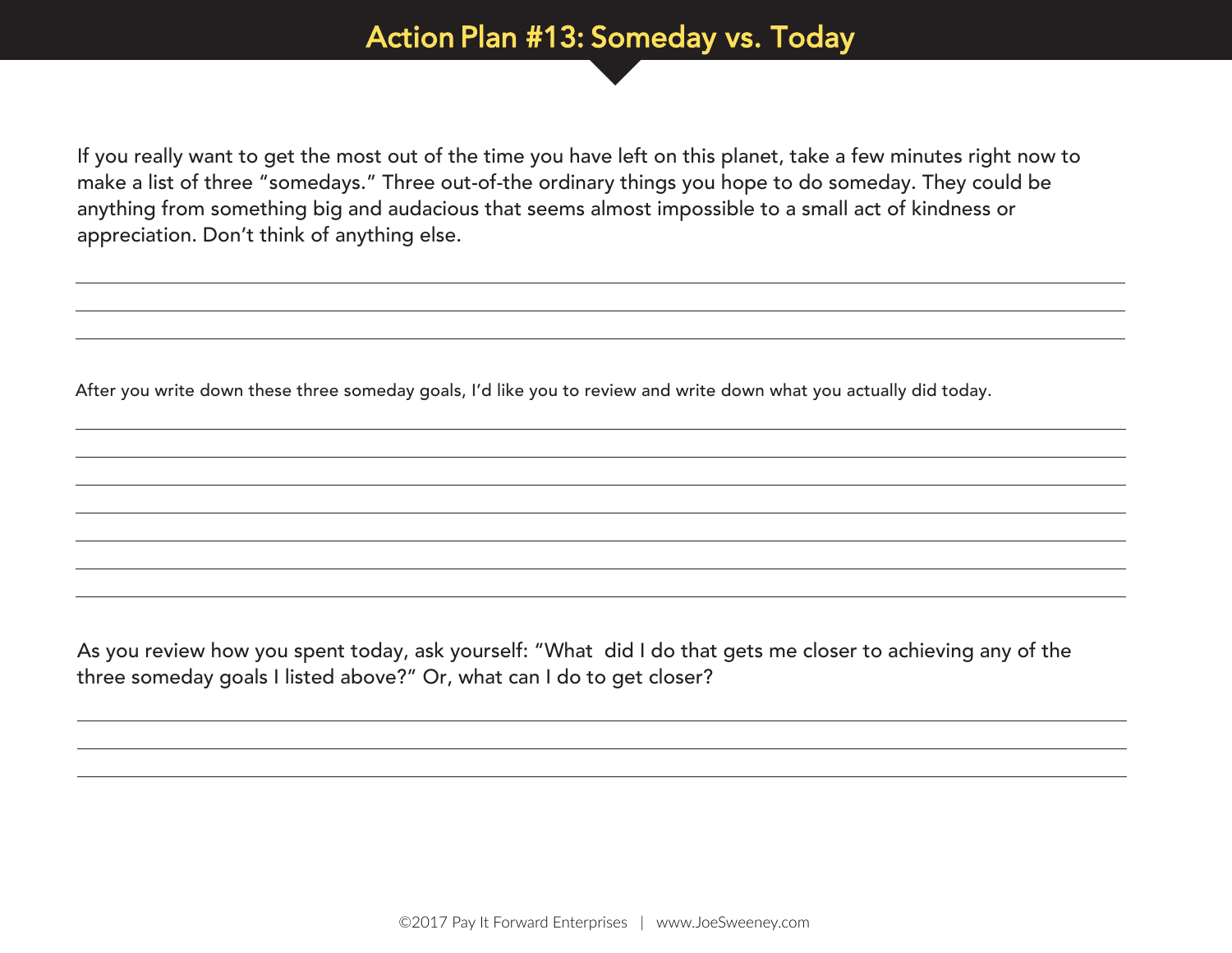# Chapter 14 Instant Replay

#### Putting It All Together—After Further Review

- 1. You realize that life is not all about you, and that you are not the center of the universe.
- 2. You will discover that you belong to something much bigger than yourself.
- 3. You will learn that if you help others get what they want you will get everything you want in life and more.
- 4. You will become grateful for everything in your life as you understand that both the good and the bad are blessings to receive with humility and joy.
- 5. You will begin to ask yourself, "How much is enough?" which reveals the liberating truth that less is more.
- 6. You will become humble, without feeling that you have lost anything. Others can have more, look better, be right more, win more, and it's okay.
- 7. You will eradicate hurry from your life. Life slows down, but in a good way. As you become less busy, you will become more focused and accomplish more of what truly matters to you.
- 8. You will experience peace. Of the mind and of the soul. Anxiety will become a distant memory.
- 9. You will experience fulfillment, satisfaction because you will know that whatever you want in your life is either here or on its way.
- 10. You begin to detach yourself from outcomes. Bad things will happen—they always do—but you see them from a new, eternal perspective. In other words, you will not freak out when stocks plummet.
- 11. You will be able to recognize the counterfeits, knowing what is real and what is not; who is real and who is not.